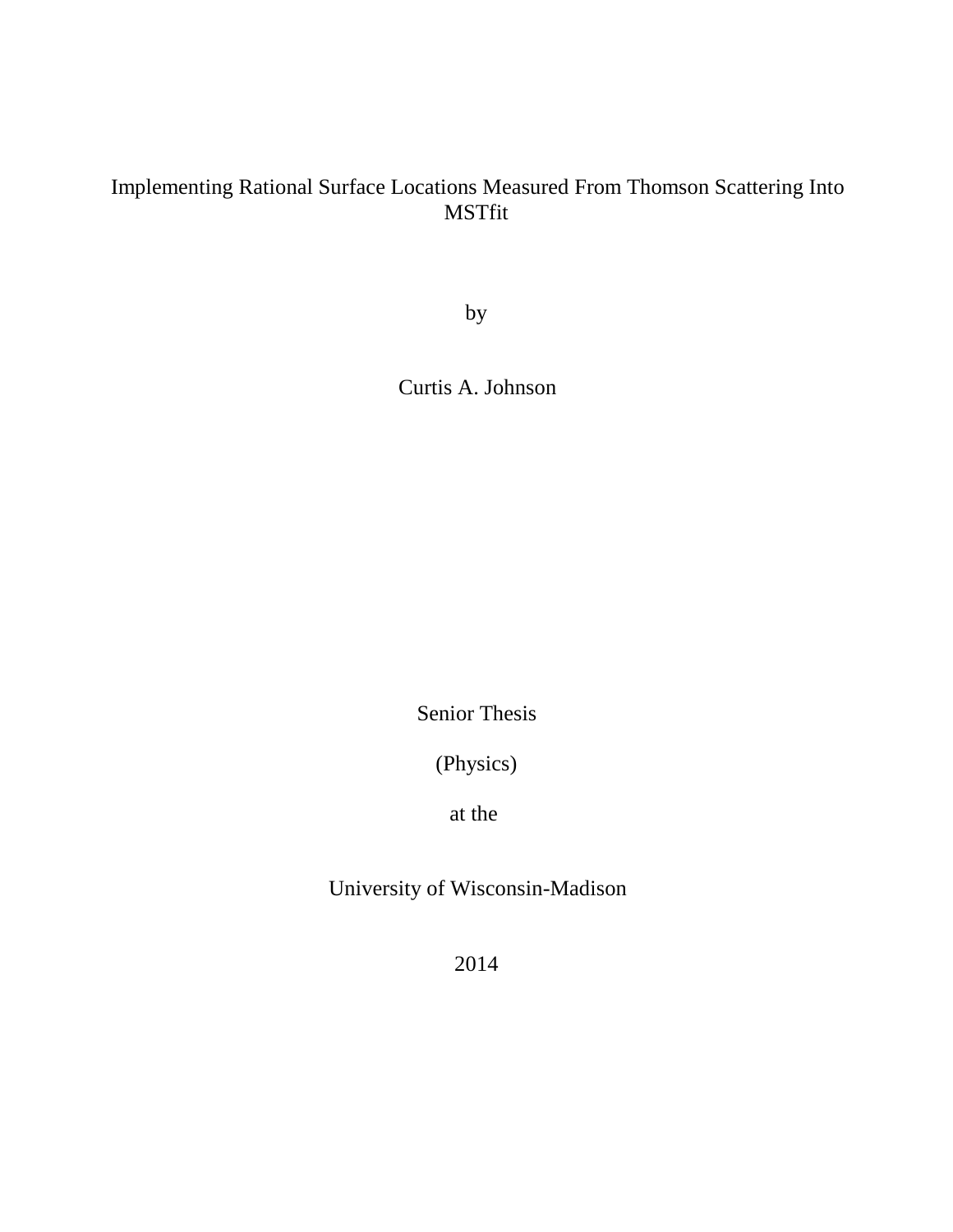# **Abstract**

Measurements of rational surface (RS) locations in the Madison Symmetric Torus as measured by Thomson Scattering (TS) have been implemented in the equilibrium reconstruction program MSTfit. Possible correlated errors between diagnostics show a small impact on the equilibrium reconstruction done by MSTfit. TS RS locations have shown to be a good constraint on the equilibrium. The addition of Thomson Scattering leads to the reduction of the  $\chi^2$ , and more physical results for some equilibrium models as well as a decrease in error bars of parameter profiles. A reduction in the q-profile has been shown to be associated with the presence of neutral beam injection. This is consistent with the suppression of tearing modes.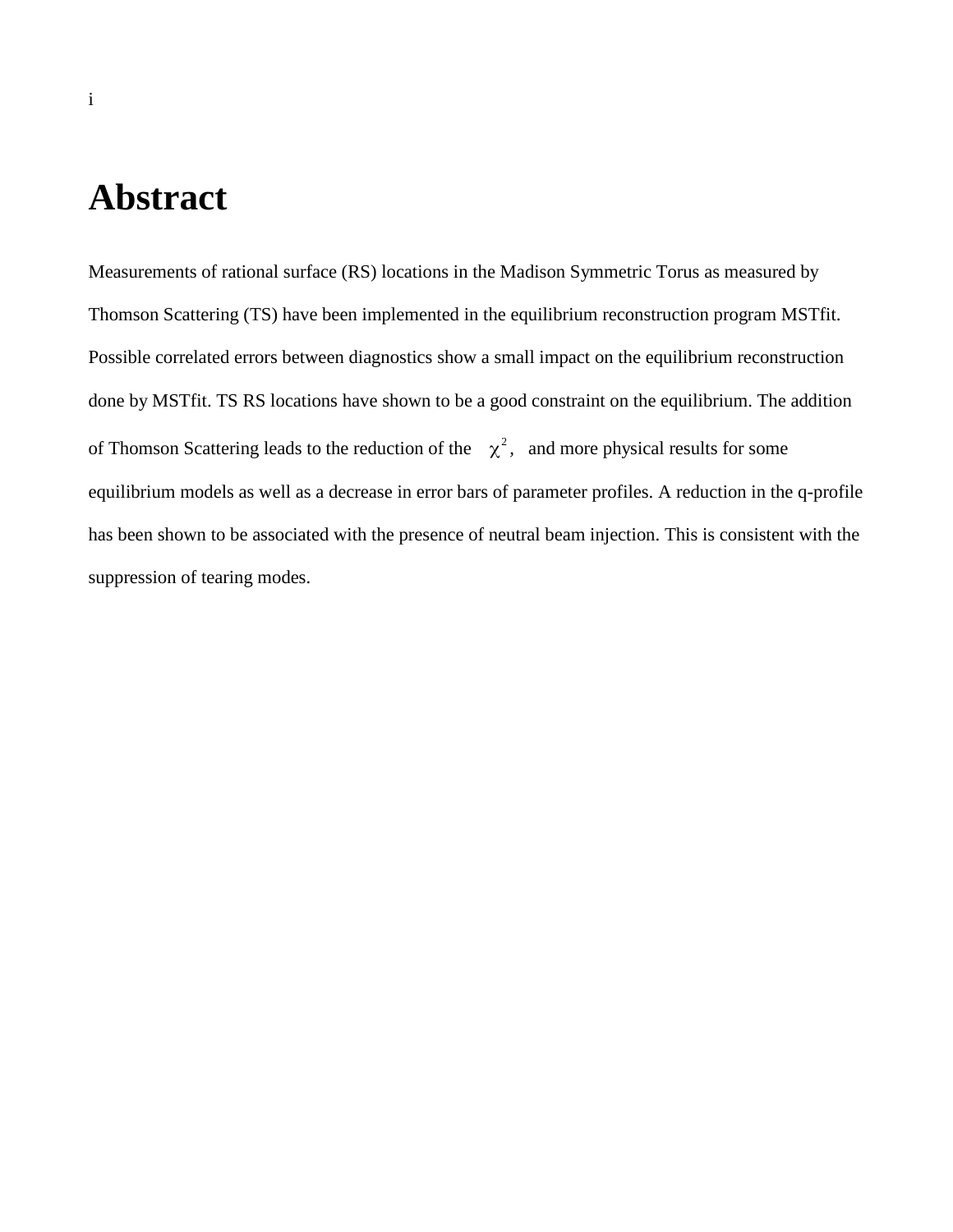# **Acknowledgements**

There are a few people whose work made this thesis possible. First, I would like thank Eli Parke. Without his help and guidance, this work would not have been possible. This thesis is based off work that he has done. Dr. Jay Anderson provided much help in this endeavor, without his expertise on MSTfit I would not have been able to complete this endeavor. I would also like to thank my adviser Dr. Daniel Den Hartog for making this thesis a possibility for me. Much of this thesis is also based off work done by Hilary Stephens. I would like to thank Dr. Josh Reusch for his patience in helping me to implement MSTfit on the blade severs. I would also like to thank both the TS and IDA groups. Finally, I would like to thank Lynn Johnson for helping to edit to this thesis.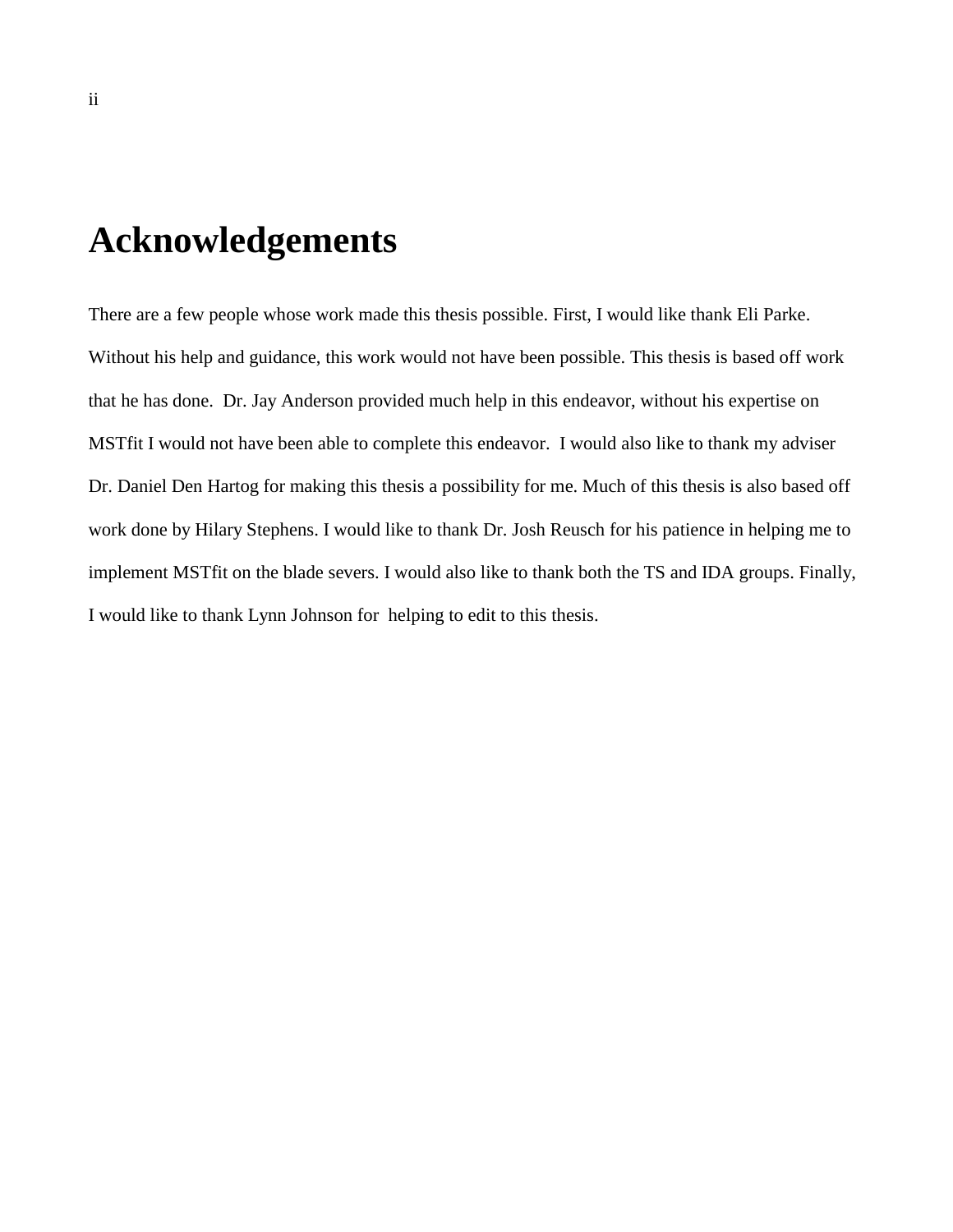## **Contents**

# **1 Introduction**

| 1.3 Equilibrium Reconstruction Program MSTfit 4            |
|------------------------------------------------------------|
| <b>2 Temperature Fluctuations</b>                          |
| 2.1 Temperature Fluctuations and Resonant Surfaces 7       |
| 2.2 Fitting Thomson Scattering Rational Surfaces 9         |
| 3 Impact of Thomson Scattering Rational Surfaces on MSTfit |
|                                                            |
|                                                            |
|                                                            |

### **References**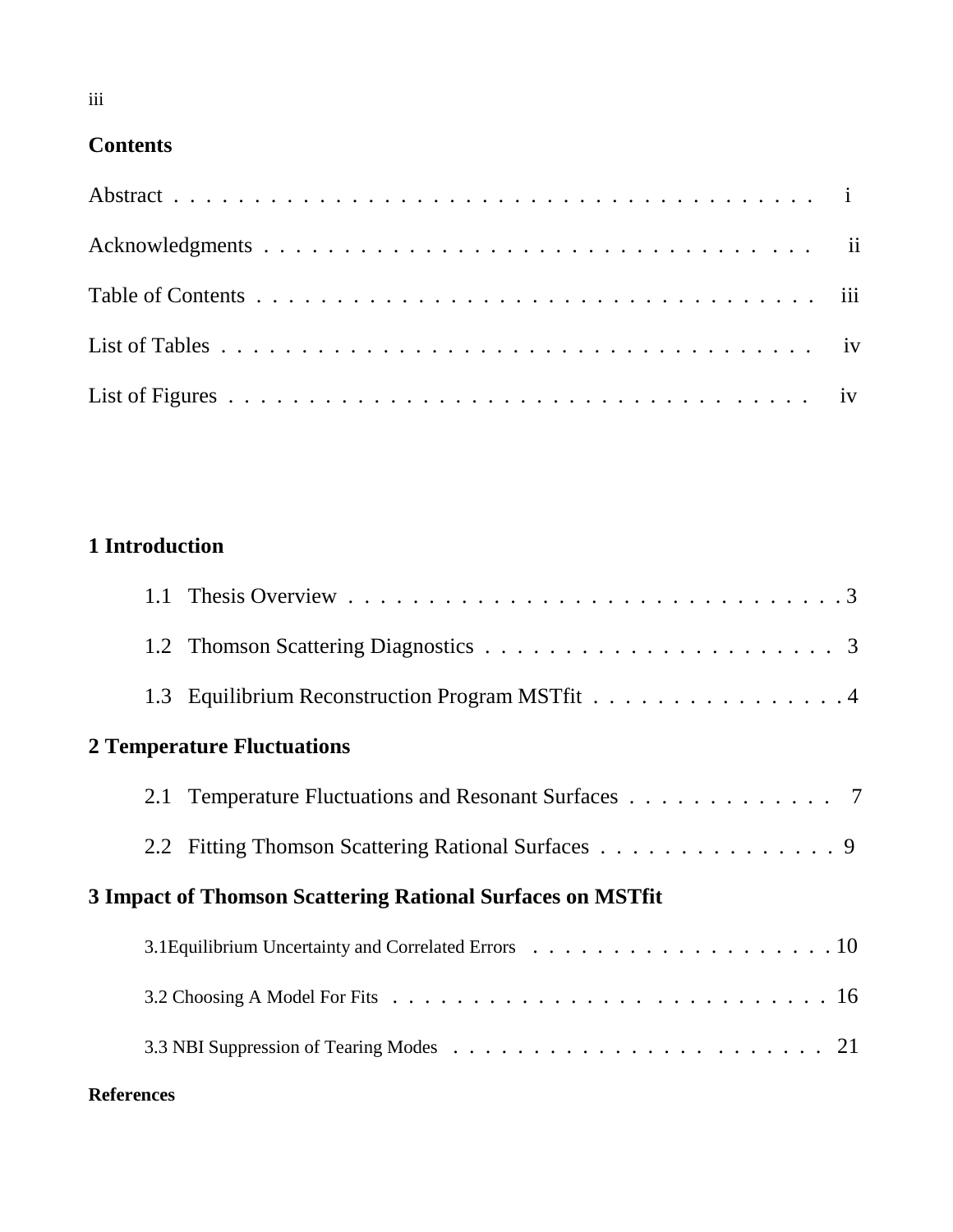# **List of Tables**

| Table 2 Reduced $\chi^2$ value for different models of same discharge conditions 19 |  |
|-------------------------------------------------------------------------------------|--|

# **List of Figures**

| 1.3              | Schematic of the radial positions available to the fiber optic bundles $\dots \dots \dots \dots$                                                                                                                              |
|------------------|-------------------------------------------------------------------------------------------------------------------------------------------------------------------------------------------------------------------------------|
| 1.4              | MSTfit solution grid (a) respectively and the context of the context of the context of the context of the context of the context of the context of the context of the context of the context of the context of the context of |
| 2.1              |                                                                                                                                                                                                                               |
|                  |                                                                                                                                                                                                                               |
|                  |                                                                                                                                                                                                                               |
|                  |                                                                                                                                                                                                                               |
| 3.3 <sub>2</sub> |                                                                                                                                                                                                                               |
|                  |                                                                                                                                                                                                                               |
|                  | 3.5 q-profile and standard deviation of profile with no TS RS location 19                                                                                                                                                     |
|                  | 3.6 q-profile and standard deviation of profile with TS RS location 20                                                                                                                                                        |
|                  |                                                                                                                                                                                                                               |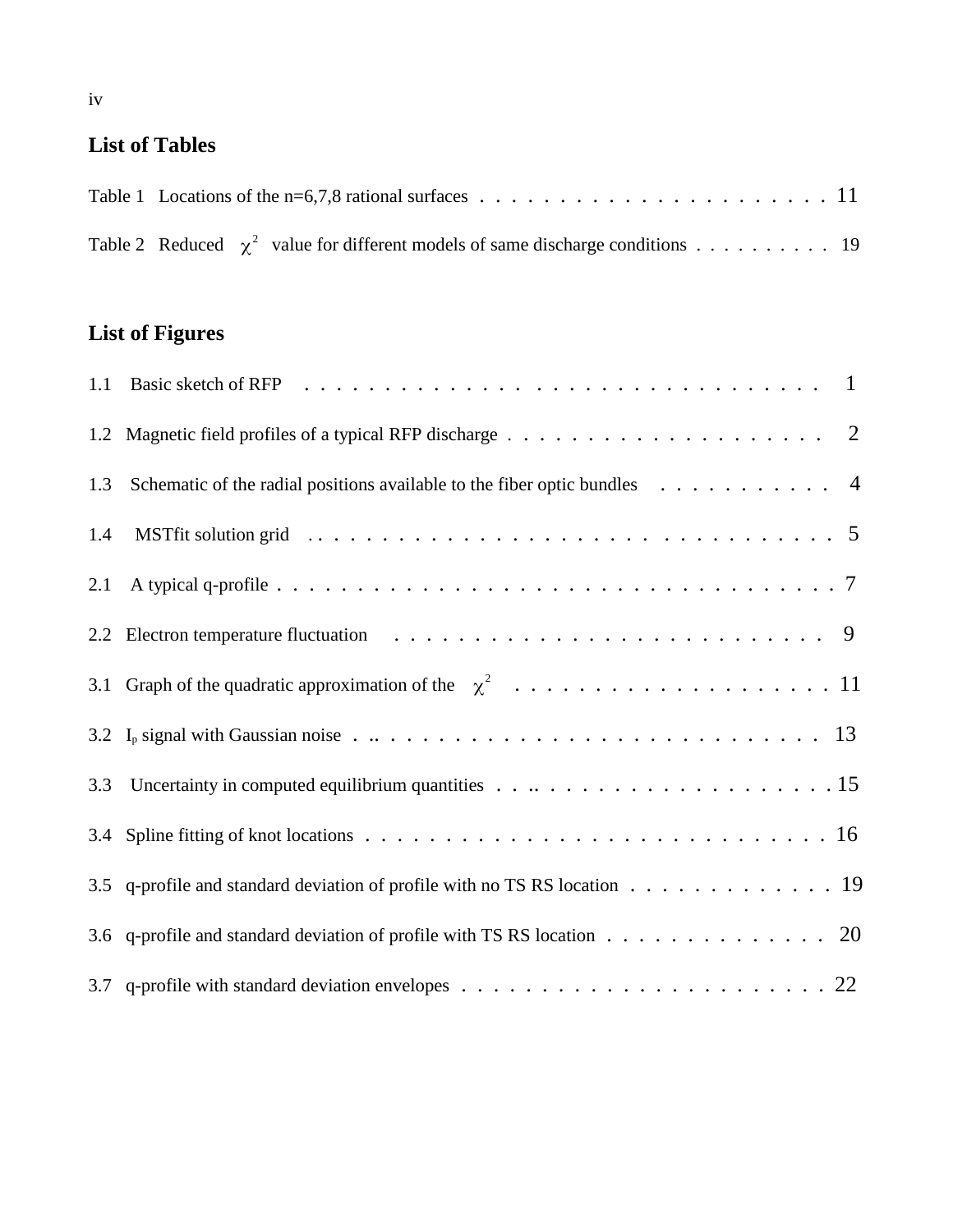#### **Chapter 1**

#### **Introduction**

The Madison Symmetric Torus (MST) is a reversed field pinch (RFP) magnetic confinement plasma device. The RFP is a toroidal geometry device used in fusion research. A basic diagram of the RFP is shown in Figure 1. In a general discharge, a puff of deuterium gas is squirted into the device along with a few loose electrons, a toroidal magnetic field is created by current driven through the aluminum shell, which in turn creates an initial plasma in the device. This plasma is then driven by pulsing the transformer as shown in Figure 1.1.



Figure 1.1. Basic sketch of RFP. Where  $\theta$  is the poloidal direction,  $\varphi$  is the toroidal direction,  $\rho$ is the radial direction and E is the electric field.

The plasma acts like an ordinary secondary of a transformer driving current through the plasma. The driven toroidal current then creates a poloidal magnetic field. This field is similar in strength to that of the external toroidal field. In a typical RFP discharge, the toroidal magnetic field decreases from the core to the edge of the plasma. The toroidal magnetic field is eventually reversed at the edge giving the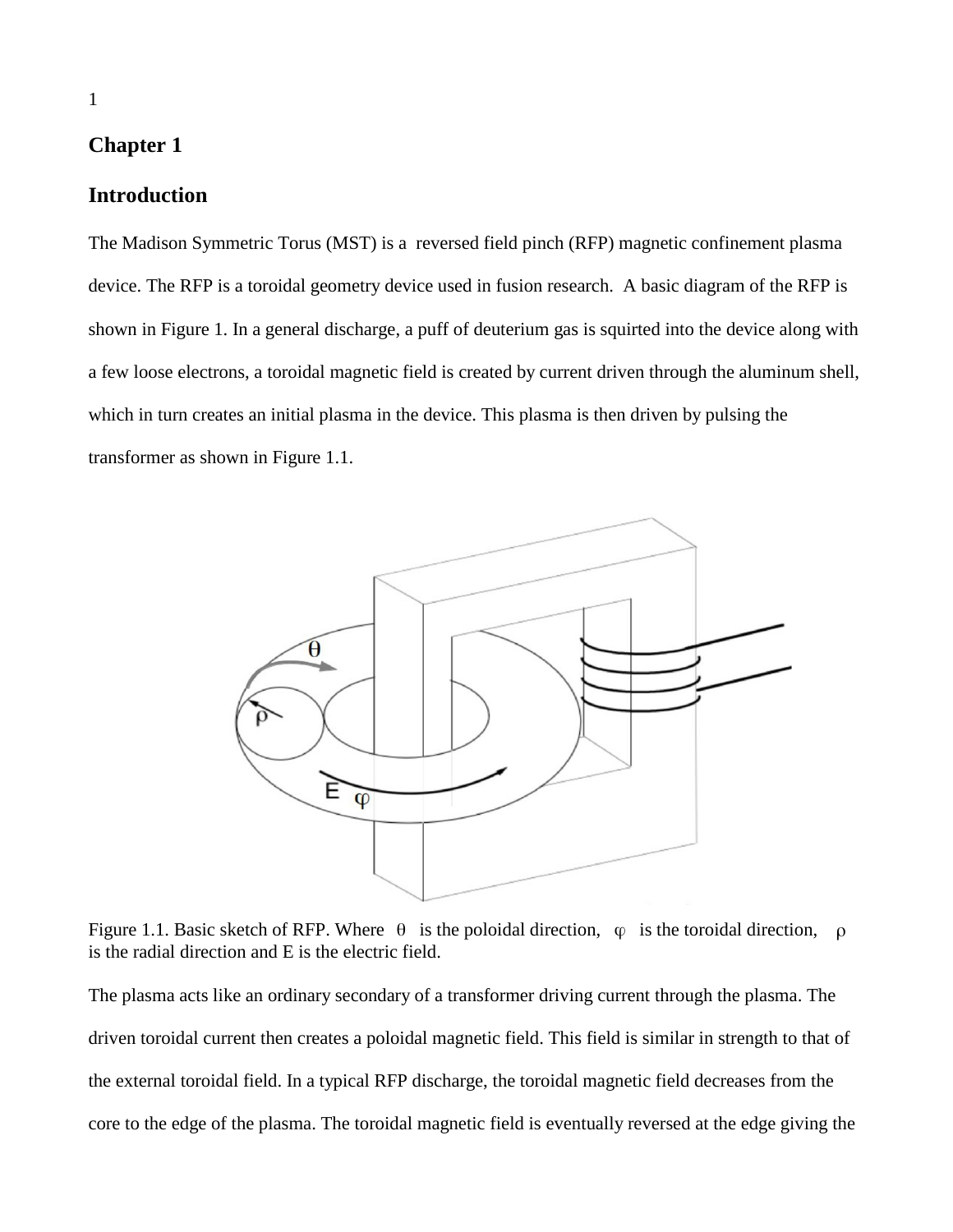

RFP its name. Magnetic field profiles for a typical discharge are shown in Figure 1.2.

Figure 1.2. Magnetic field profiles of a typical RFP discharge. Courtesy of Jay Anderson

#### **Neutral Beam Injection**

Neutral beam injection on MST is done with a 25 kV 50 A hydrogen beam. The use of NBI in MST creates a core localized population of fast ions. The addition of fast ions into MST can modify the current profile from conditions without NBI. The change in current profile has important implications for plasma equilibrium and mode stability. It is this reason that NBI is important to this body of work .

#### **Equilibrium Reconstruction**

In many plasma devices, there is often a lack of total diagnostic coverage. Diagnostics also do not provide complete internal measurements of the plasma. The use of magneto hydrodynamic (MHD) consistent equilibria can be calculated and fit to iteratively to match the measured data. The use of these equilibria can off set the lack of total diagnostic coverage. Equilibrium reconstructions can be used to evaluate the impact of NBI on current profiles.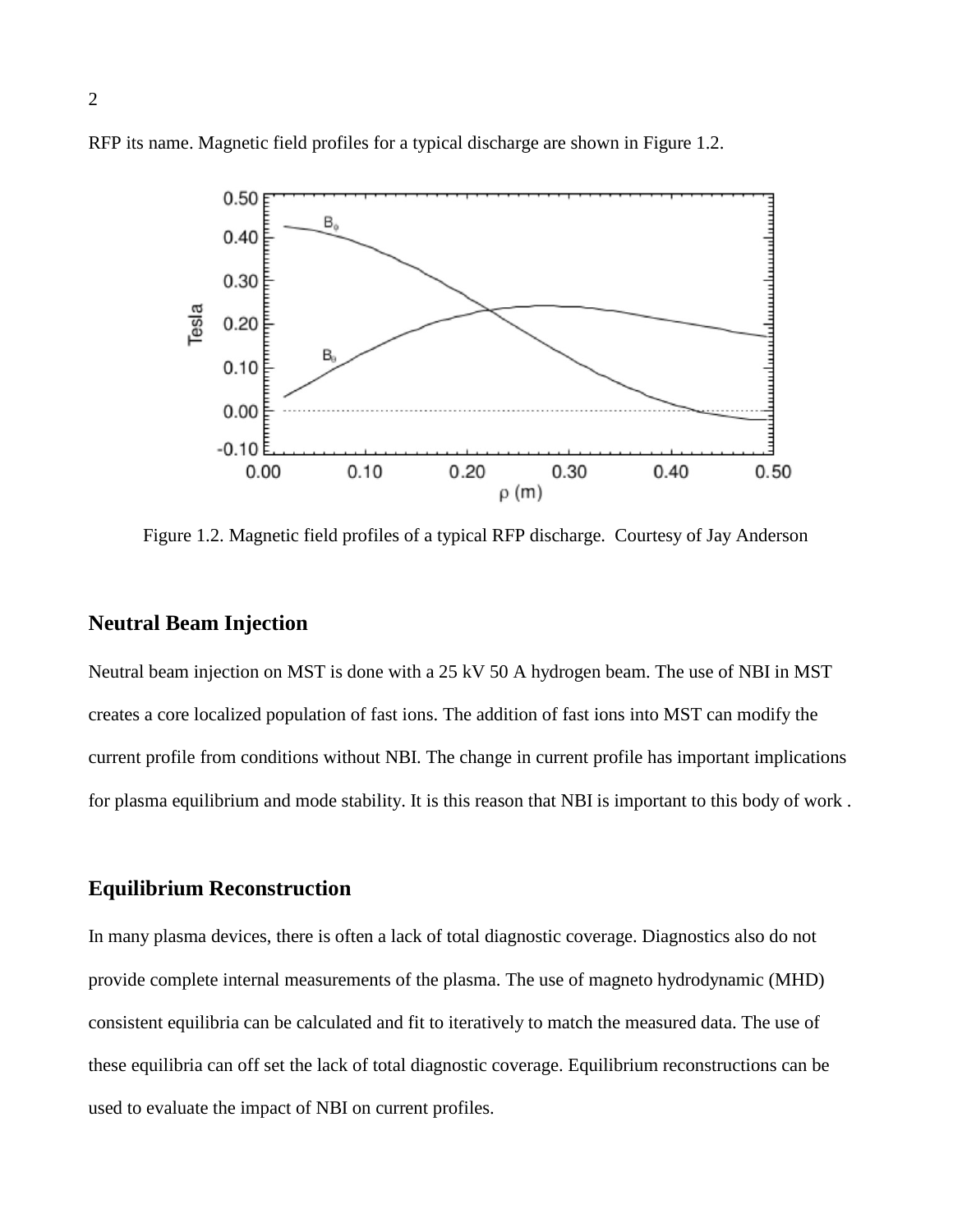#### **1.1 Thesis Overview**

In this thesis, rational surface (RS) locations for tearing modes as found from the Thomson Scattering (TS) diagnostic are integrated into the equilibrium reconstruction routine MSTfit. The impact of this new constraint on the equilibrium is investigated. Chapter 1 introduces the TS diagnostic as well as MSTfit. Chapter 2 gives an overview of temperature fluctuations and the fitting routine. The incorporation of TS RS locations into MSTfit is discussed. Chapter 3 gives an overview of the impact of this new constraint on the equilibrium profiles as well as an apparent decrease in the q-profile on axis with the presence of NBI.

#### **1.2 Thomson Scattering Diagnostic**

Electron temperature measurements are taken with a multi-point Thomson scattering diagnostic. Linearly polarized laser light is pulsed vertically through MST. The laser light interacts through the Lorentz force with electrons. The electrons of the plasma in MST are relativistic electrons are accelerated at significant speeds. Thomson scattering approximation is valid when photon energy is less than the rest mass of an electron but  $E_{\text{laser}}$   $B_{\text{laser}}$  are large, leading to a strong acceleration. The total intensity of scattered light is proportional to the density. The temperature of plasma is proportional to the width of the photon spectrum. The increase in width is a result of the doppler shift of the laser Light by the electrons. Photons in MST come from two Spectron ND:YAG lasers operating at 1064 nm and 9 ns FWHM pulse duration. There is also a new fast Thomson scattering system operating at 1064 nm and allows for 50 kHz operation. The faster operation allows for more data to be ensembled resulting in decreased error bars. The decrease in error bars is potentially valuable for the work described here as ensembles of many shots are required. This new TS system has not yet been used for tearing mode correlations. While this is needed for the diagnostic application of the lasers, this required does not have to be met In general. Light radiates from the interaction with the electron with both temperature and density information.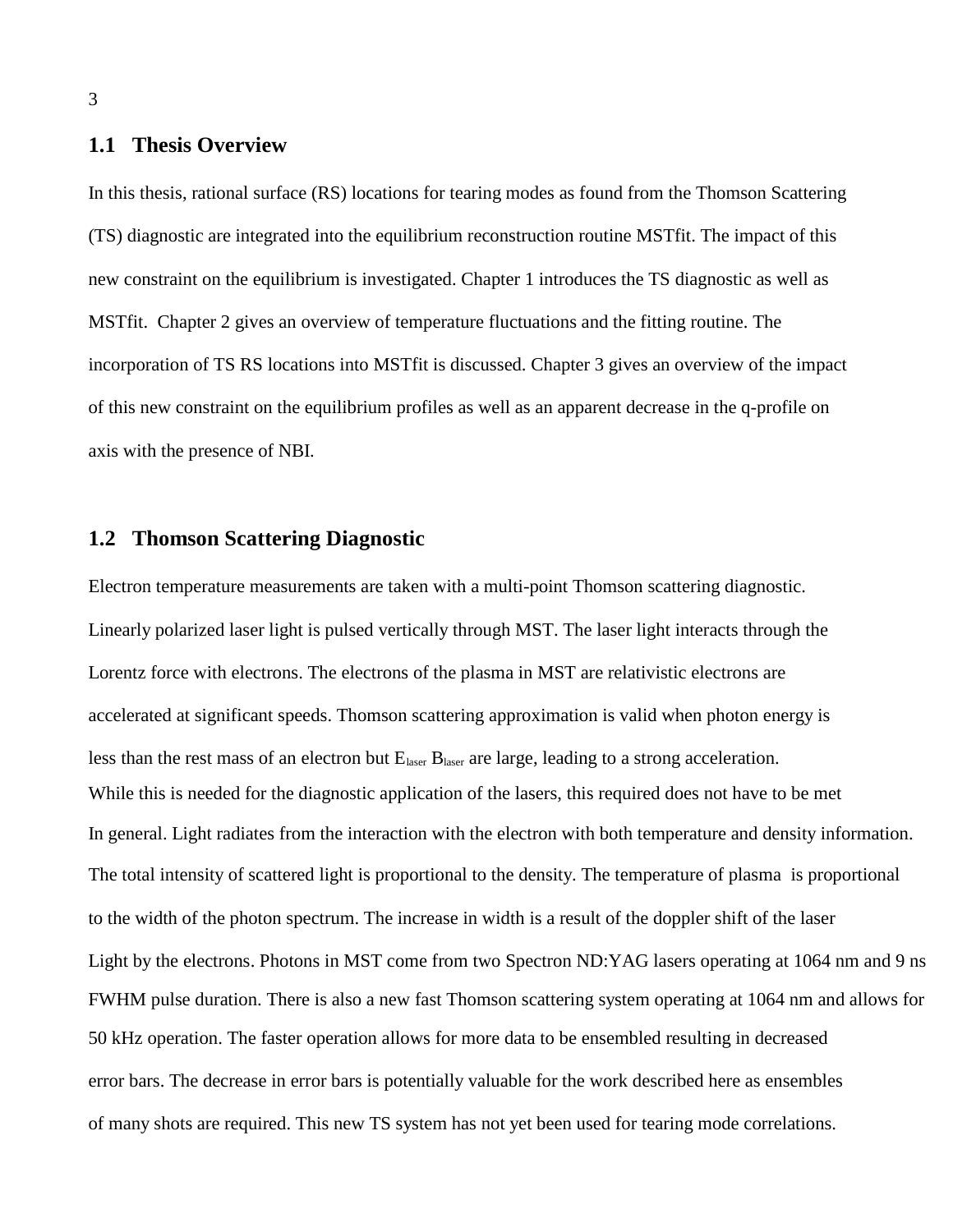The light is collected with fiber optic bundles from 21 different radial locations shown in Figure 1.3. Collected light is sent to six-channel polychromators, polychromators bin scattered light into different spectral channels for measuring the width of the spectrum. Photons are then converted to a voltage signal with a avalanche photodiode, then amplified, and then digitized. Bayesian analysis is used to infer  $T_e$  and  $n_e$  with associated errors based on the distribution of scattered and background light on each channel.



Figure 1.3. Schematic of the radial positions available to the fiber optic bundles. Courtesy of H. **Stephens** 

### **1.3 Equilibrium Reconstruction Program MSTFit**

MSTfit is a nonlinear Grad-Shafranov equation solver; the code finds a solution to the Grad Shafranov equation[1].

$$
J_{\varphi} = \frac{2\pi FF'}{\mu_0 R} + 2\pi Rp'
$$
 (1)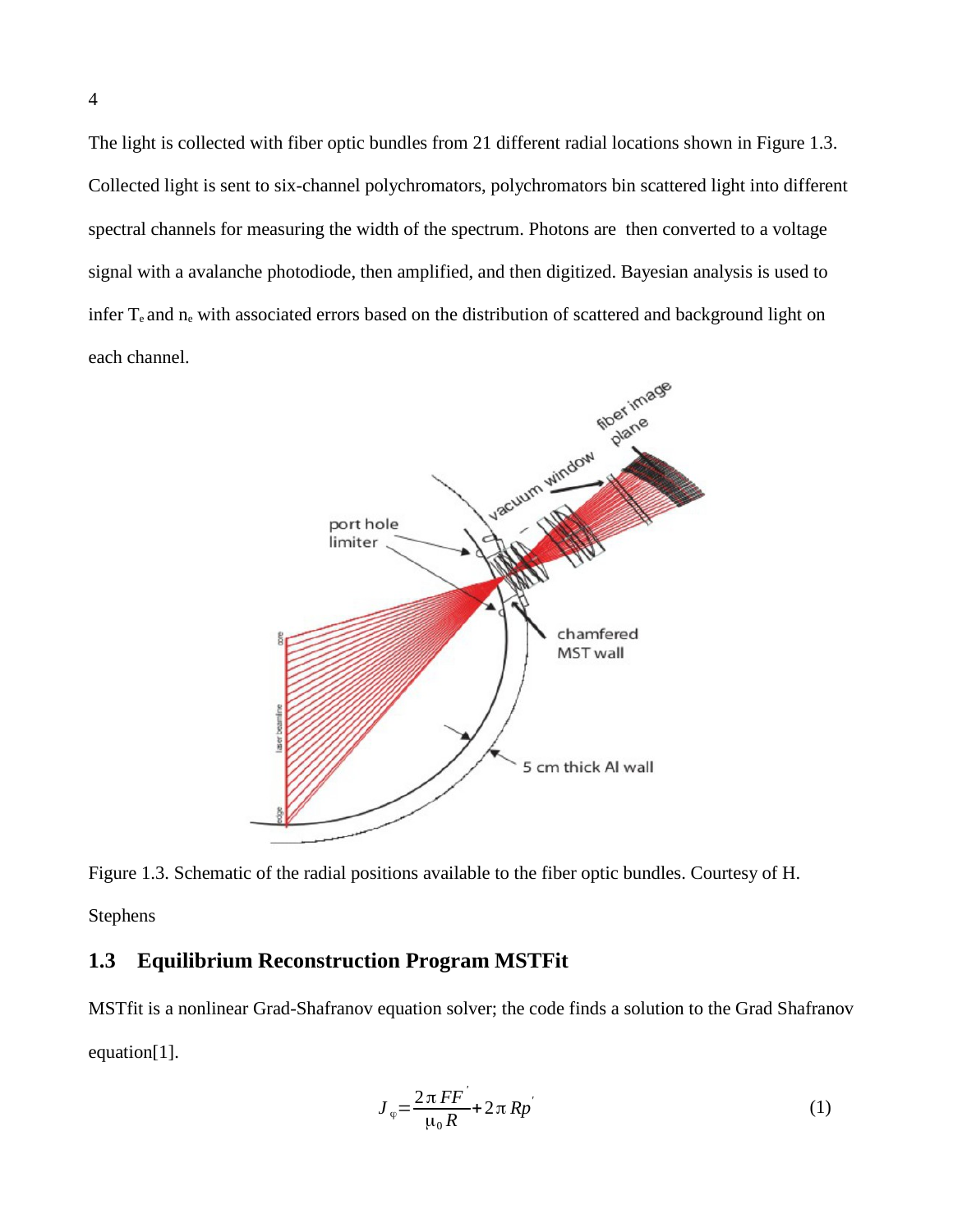Where  $F=R B_0 = F(\psi)$ , this specifies the current profile, pressure  $p(\psi)$  is also a function of poloidal flux  $\psi$ . The solution to the equation is found on a two-dimensional grid. The close fitting aluminum shell is approximated as a constant flux boundary. The triangle mesh solution grid is that of Figure 1.4. The solution is specified by the free parameters F and P. The code varies these profiles to find the solution that bests fits the experimental data. The accuracy of the equilibrium is dependent on the data that is used to constrain the equilibrium as well as the model that is selected. MSTfit assumes a modified polynomial function model as a first guess, then performs the Nelder-Mead downhill simplex method on the  $\chi^2$  comparing the predicted to observed diagnostic signals and changing the free parameters F and P accordingly. In a RFP, the pressure is not as large of a contributing factor as in other plasma devices such as the tokamak, and thus, the P parameter in MSTfit does not strongly constrain the equilibrium.



Figure 1.4. MSTfit solution grid, the Grad Shafranov equation is solved on this mesh. Courtesy of J.K. Anderson

Many diagnostics that are available to MST are incorporated into MSTfit. The current profiles in

MSTfit are calculated with equations 1 and 2.

$$
J_{\theta} = \frac{2\pi}{\mu_0} F^{'} B_{\theta} \tag{2}
$$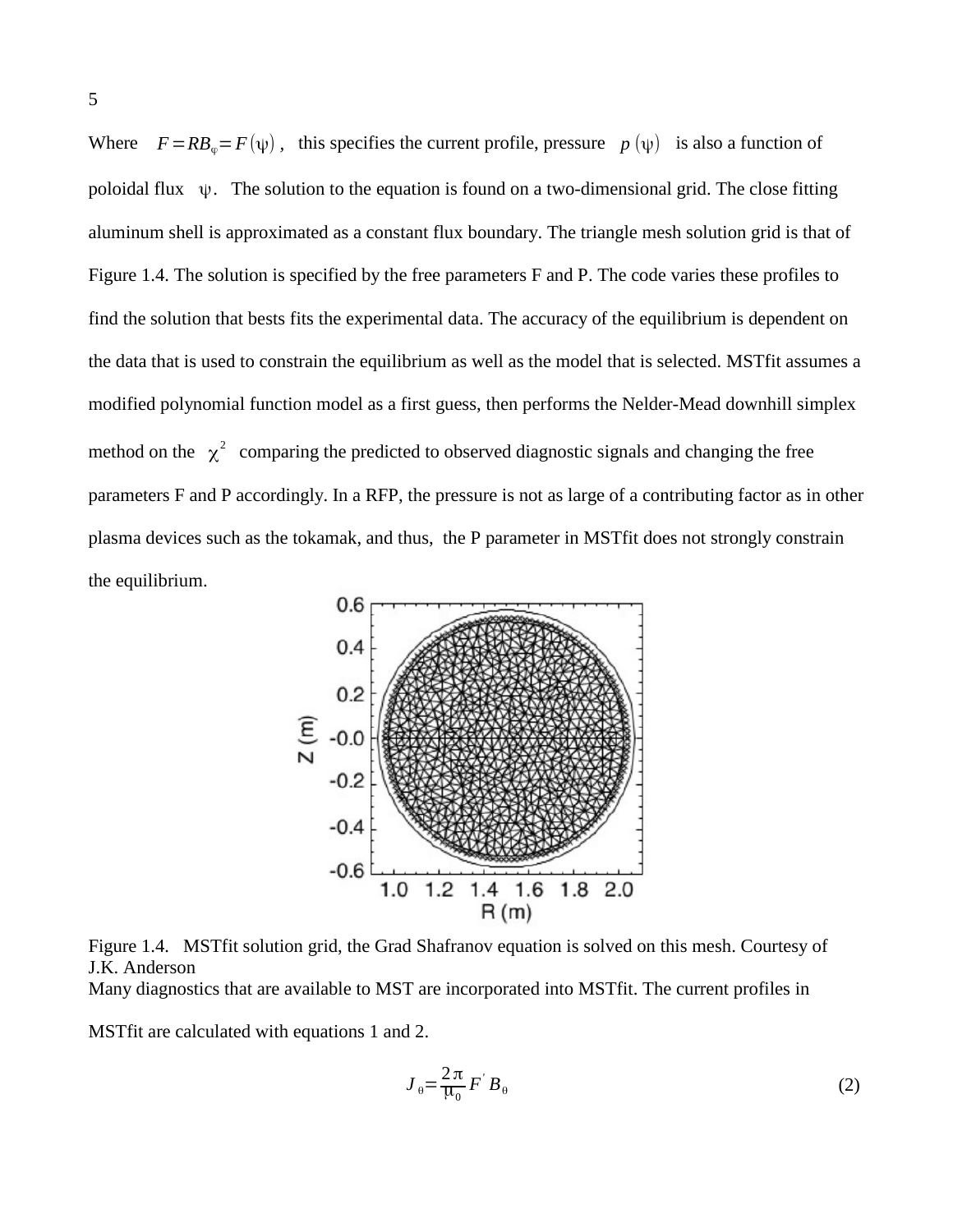Diagnostics that constrain F and F', the parameters that constrain the current profiles, have a greater impact on the equilibrium reconstruction than diagnostics that do not, such as those that constrain the pressure profile. The predicted diagnostic signals calculated from the free parameters are compared to the available plasma diagnostics and the Amoeba minimization is used to converge on free parameters that predict the given diagnostic signals. The free parameter profile is defined by a user chosen number of free knots; spline interpolation between these knots is used to construct the profiles. Restricting the number of free knots can greatly impact the solution and the variability of solutions for similar discharges and also the computational time required to arrive at a solution. MSTfit now uses a true reduced  $\chi^2$  value given by equation 3, where  $\lor$  is the number of degrees of freedom in the reconstruction equal to the number of free data minus the number of knots in the free parameter, M is the predicted signal for the diagnostic, D is the data from the diagnostic, and  $\sigma$  is a one sigma standard deviation of the error in the measurement. This was chosen to aid in the determination of number of knots in the free parameter warranted by a reconstruction.

$$
\chi_{red}^2 \equiv \frac{1}{\nabla} \sum_i \frac{\left(D_i - M_i\right)^2}{\sigma_i^2} \tag{3}
$$

Weighting of different parameters is accomplished through the standard deviation  $\sigma$ . This eliminates any confusion introduced by a weighting term and serves to simplify the treatment of different diagnostics in the code.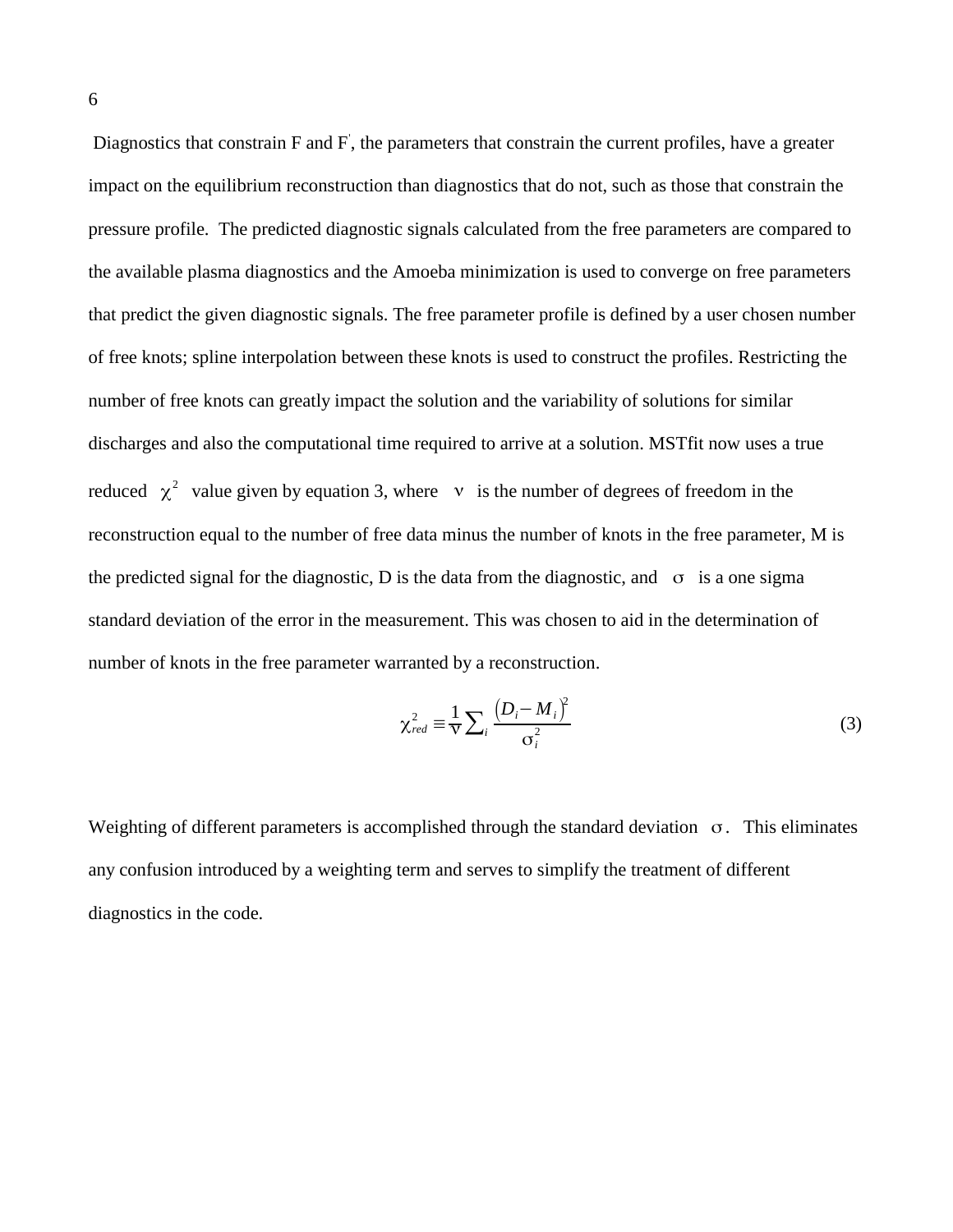#### **Chapter 2**

#### **2.1 Temperature Fluctuation and Resonant Surfaces**

In an RFP, the equilibrium field twists helically around the magnetic axis, the bending of the field lines is given by the safety factor q show in equation 4. Where r is the minor radius, R is the major Radius, and B is the magnetic field in the poloidal and toroidal directions.

$$
q = \frac{r}{RB}_{\theta} \tag{4}
$$

When the wave vector is perpendicular to the magnetic field, the magnetic fluctuations become resonant. Parameters m and n represent the poloidal and toroidal wavenumbers.

$$
\frac{m_{\theta}^2}{r} + \frac{n_{\theta}^2}{R} = 0\tag{5}
$$

Using equation 5, the safety factor can be written as:

$$
q(r) = -\frac{m}{n} \tag{6}
$$

In a typical RFP discharge, q at the edge is generally less than 0. For the non-reversed plasmas in this work *q*(*a*)≥0. A typical q-profile is shown in Figure 2.1, the resonances specified by equation 5 are shown in this plot.



Figure 2.1. A typical q-profile for discharges used in this work. Courtesy of Hillary Stephens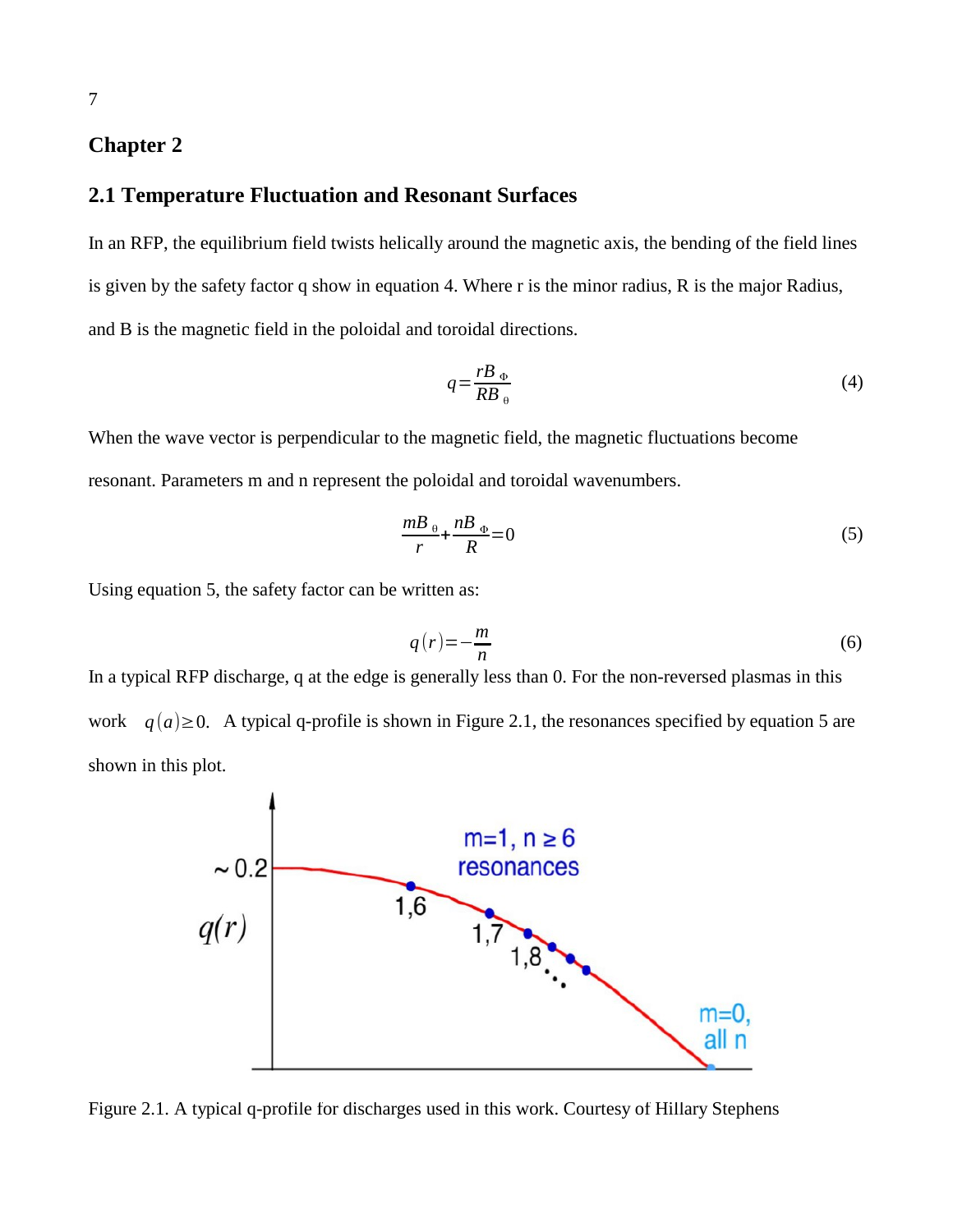Electron temperature fluctuations found with TS are detected through Bayesian analysis techniques that correlate electron temperature to magnetic fluctuations as measured from the toroidal array[2,7]. Electron temperature is modeled as a mean temperature with fluctuating temperature structure on top.

$$
T_e(r) = T_{e0}(r) + T_{e,n}^{\tilde{}}(r) \cos \Delta_{TS_n}
$$
 (4)

Where T<sub>e</sub> is the measured electron temperature,  $T_{e0}$  is the mean electron temperature,  $T_{e,n}$  is the fluctuation temperature, and  $\Delta_{TS_n}$  is the phase of the magnetic fluctuation at the TS location. The phase information Δ*TS <sup>n</sup>* is needed because modes are rotating past the TS laser cord. The toroidal array is not at the same location as the TS diagnostic and thus  $\Delta_{TS_n}$  also includes a correction for this offset. The relatively low number of  $T_e$  measurements in a plasma discharge, (6-8) measurements in a laser burst ~30 per discharge requires a Bayesian analysis to ensemble data together. A detailed explanation of this process is found in [2]. An isothermal temperature structure island produces cooler temperatures inside the resonant surfaces and higher temperatures in the surrounding plasma, the net effect of this is to flatten  $T_e$  across the island. Fluctuations will exhibit a phase flip across the resonant surface for the tearing mode [2,5]. This flip in sign allows for the location of the resonant surface to be found radially. It is this assumption that is at the core of this work to constrain the equilibrium reconstruction with TS RS. In Tokamak discharges, measurements are consistent with reconstructed qprofiles, this flip in sign occurs at the center of the rational surface[6]. This assumption is used here as well. The flip in sign of the temperature fluctuation designating the rational surface location is shown in figure 2.2. The rational surfaces locations used in this work are shown in Table 2.1.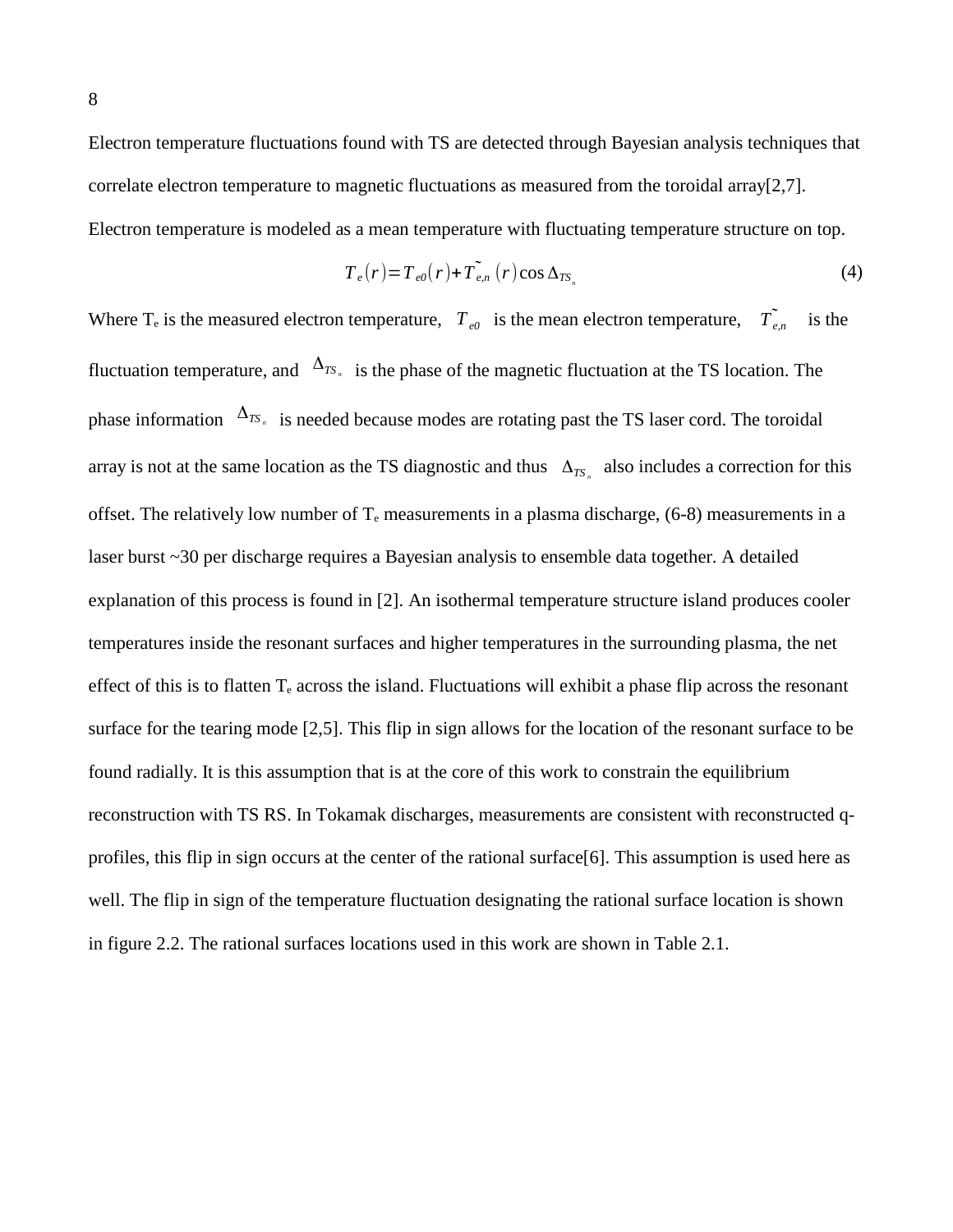

Figure 2.2. Electron temperature fluctuation amplitude associated with the  $m=1$  n=-6 tearing mode designating the location of the center of the rational surface with the green line. Courtesy of Hillary **Stephens** 

| Rational Surface Number n | <b>Radial Position of RS, NBI</b><br>Absent [cm] | Radial Position of RS, NBI<br>Present [cm] |
|---------------------------|--------------------------------------------------|--------------------------------------------|
|                           | 19                                               | 17.5                                       |
|                           | 24                                               | 25                                         |
|                           | 27                                               | 28                                         |

Table 2.1. Locations of the n=6,7,8 rational surfaces measured by Thomson Scattering used in this work

#### **2.2 Fitting Thomson Scattering Rational Surfaces**

The implementation of fitting TS RS values in the program MSTfit by calculating  $B_{theta}$  and  $B_{phi}$ evaluated on the 2D solution grid as well as the flux surface average, this is important because the plasma rotation means TS measurements are also flux surface averaged and thus a local q-profile calculation can not be used. The q-profile from the flux surface average is projected onto the TS laser chord allowing direct measurements of rational surfaces from Thomson Scattering to be used. The q profile can be calculated in MSTfit with the following equation.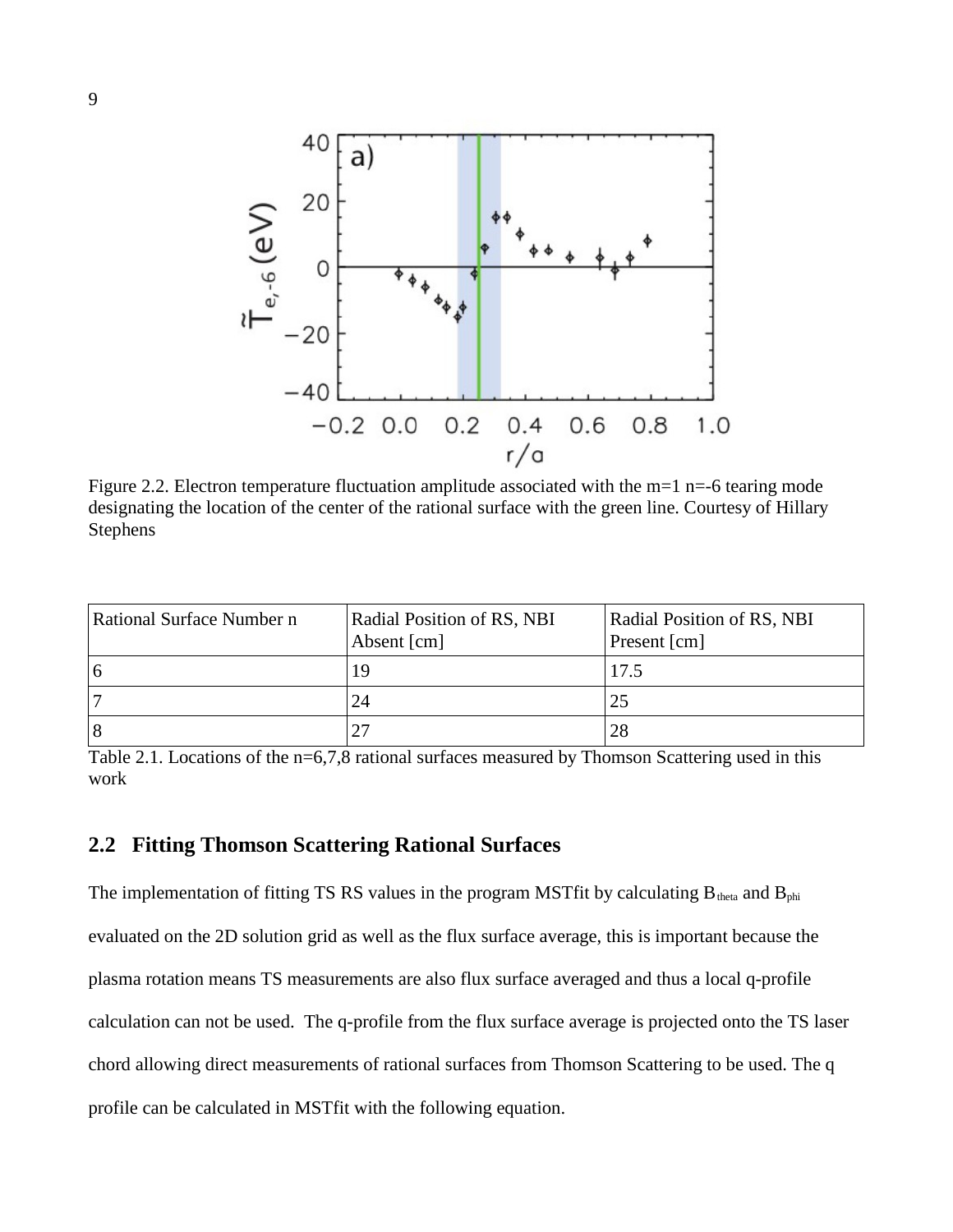On each iteration of the fitting process the flux surface averaged q profile equation 5 is calculated. The flux Averaged q profile is then mapped to the Thomson viewing geometry. This determines the value of q at each possible measurement point.

$$
q = \left\langle \frac{r B_{\varphi}}{R B_{\theta}} \right\rangle \tag{5}
$$

Once the q profile is calculated with the free parameters  $F$  and  $P$ , the location of the  $n=6,7,8$  surfaces are calculated and are then compared to the surface locations as measured by TS, and a  $\chi^2$ calculation is preformed which is fed back into the total  $\chi^2$  value like other diagnostics.

$$
\chi^{2} = \sum_{i=6}^{8} \frac{(z_{data_{i}} - z_{fit_{i}})^{2}}{\sigma_{i}^{2}}
$$
(6)

 $Z_{\text{fit}}$  is the location of the MSTfit predicted rational surface (typically q= 1/6, 1/7, 1/8).  $Z_{\text{data}}$  is the measure zero crossing of the temperature fluctuation from Thomson Scattering data. Is the uncertainty in the measurement, related to the statistical noise in the  $T_e$  data and the spacing of view points.

#### **Chapter 3**

#### **3.1 Equilibrium Uncertainty and Correlated Errors**

One metric to judge the impact of TS RS values on the constraint of the reconstruction is to estimate the uncertainty in the equilibrium. If the RS values are a good constraint the uncertainty in the fit should be reduced as the values create a strong constraint on the equilibrium. An estimate to the uncertainty in the fit is done in a semi-analytic fashion in MSTFit by assuming the  $\chi^2$  quantity is a function of N free parameters. This can then be Taylor expanded about its minimum producing equation 7

$$
\chi^2 = \chi_0^2 + \sum_{i=1}^N \frac{\partial \chi_0^2}{\partial a_i} + \frac{1}{2} \sum_{i=1}^N \sum_{j=1}^N \frac{\partial^2 \chi_0^2}{\partial a_i \partial a_j} \delta a_i \delta a_j + O(\delta a^3)
$$
(7)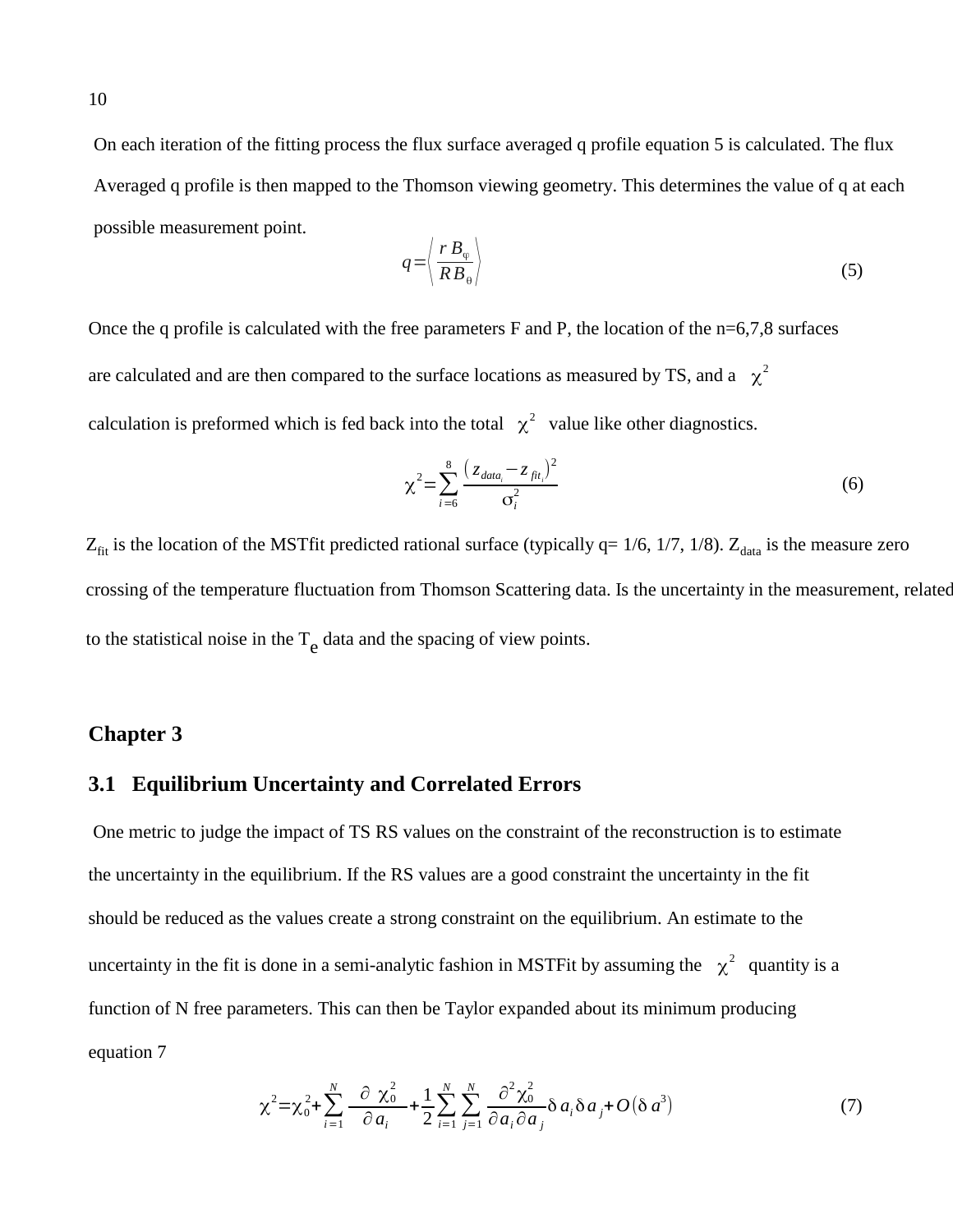where  $\chi_0^2$  is the function minimum,  $\delta a_i$  is the deviation of the i<sup>th</sup> free parameter from its value at the minimum. The value of  $\chi^2$  can be approximated as a quadratic in each free parameter because the first derivative at the minimum must be zero. The mixed partial derivatives of equation 7 will go to zero for free parameters that are uncorrelated. In the vicinity of the minimum value the assertion

$$
\chi^2 - \chi_0^2 = v \, \delta a_i^2 \to \chi^2 = v \, \delta a_i^2 + c \to \chi^2 = \frac{\delta a_i^2}{\sigma_i^2} + C \tag{8}
$$

holds where C is a function of all the other a<sub>j</sub> .  $\sigma_i$  is the standard deviation of the fit parameter defined by −1  $\sigma_i^2 = 2 \left( \frac{\delta^2 \chi^2}{\delta a} \right)$ The code makes this approximation by tabulating  $\chi^2$  values versus each free parameter  $\overline{\delta a}$ near the minimum which are fit to the quadratic equation 8 to determine the standard deviation in the free Parameter. A plot of the quadratic approximation is shown in Figure 3.1.  $\chi_0^2$  occurs at the lowest point on the surface.80



Figure 3.1. Graph of the quadratic approximation of the  $\chi^2$  used by MSTfit with two arbitrary parameters. Plot courtesy of J.K. Anderson.

This quadratic approximation method is computationally inexpensive when compared with other uncertainty estimations. The method, however, assumes that errors between diagnostics are uncorrelated. It has been noted that the presence of correlated errors in the equilibrium can lead to an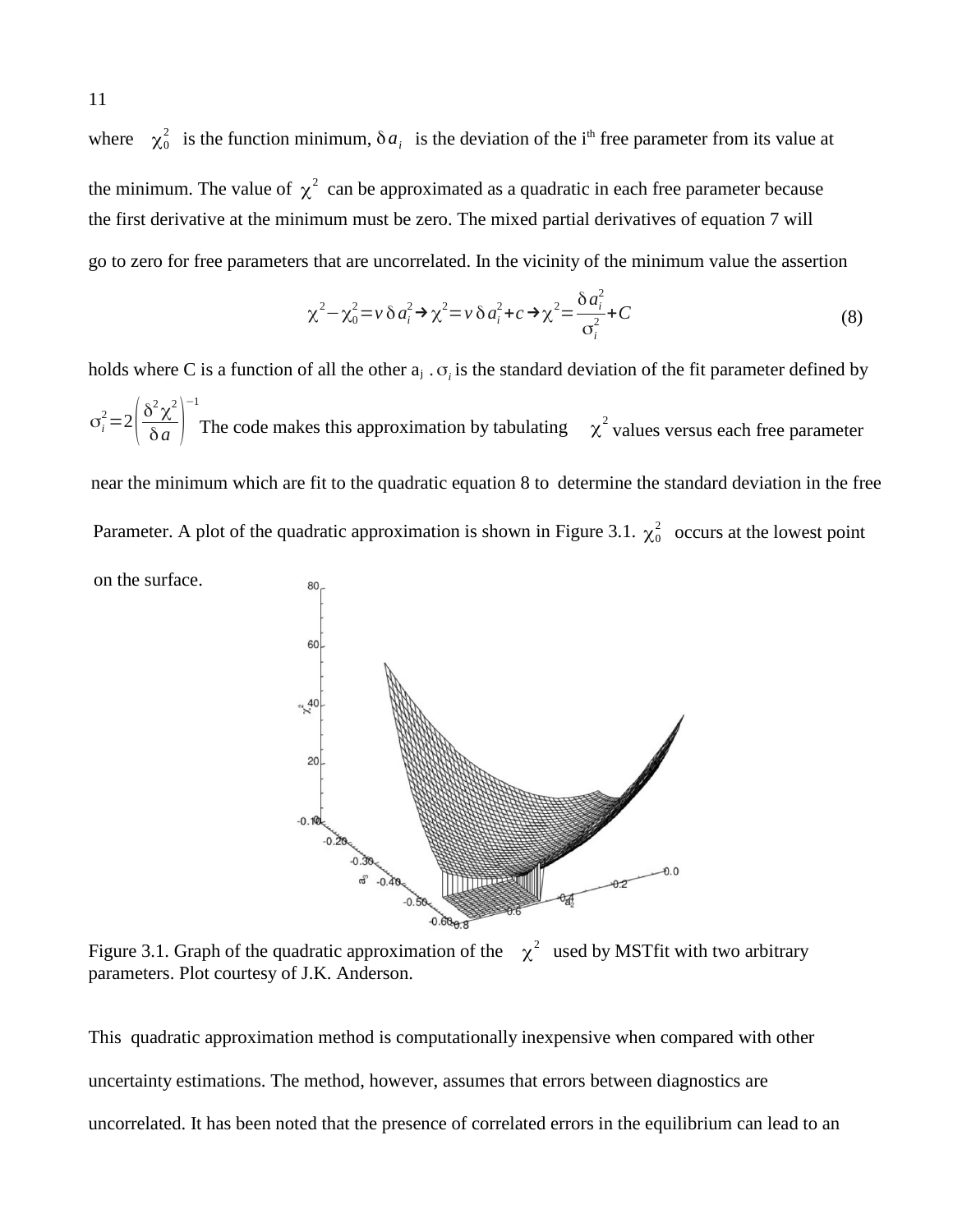over estimation of the uncertainty in the reconstruction [3,4]. Finding and calculating correlated errors experimentally between diagnostics is an extremely difficult if not impossible task. If correlated errors are present between the diagnostics, there should be an over prediction in the error that is predicted by the quadratic approximation method when compared to the error calculated by ensembling large amounts of data. Taking real data in quantities that would be sufficient to do error analysis to compare to the quadratic fit of the  $\chi^2$  method would require prohibitively large ensembles and thus was not pursued. A method taking the diagnostic data from one shot and adding gaussian noise data within measured uncertainties for the discharge was pursued. Diagnostics that were varied included  $I<sub>p</sub>$  the driven current in the shell of MST, toroidal flux the magnetic flux in the toroidal direction, r0b0 is a measurement of the edge magnetic field,  $b_0$  the magnetic field on axis, and the  $B_p$ array the measurements of the poloidal magnetic field; a sample of this process is shown in Figure 3.2. To simulate an ensemble of data, 1000 different simulated signal discharges were put through the reconstruction. This method relied on the normal distribution and randomness to give a good sampling of the possible combinations that would occur in an ensemble of actual data.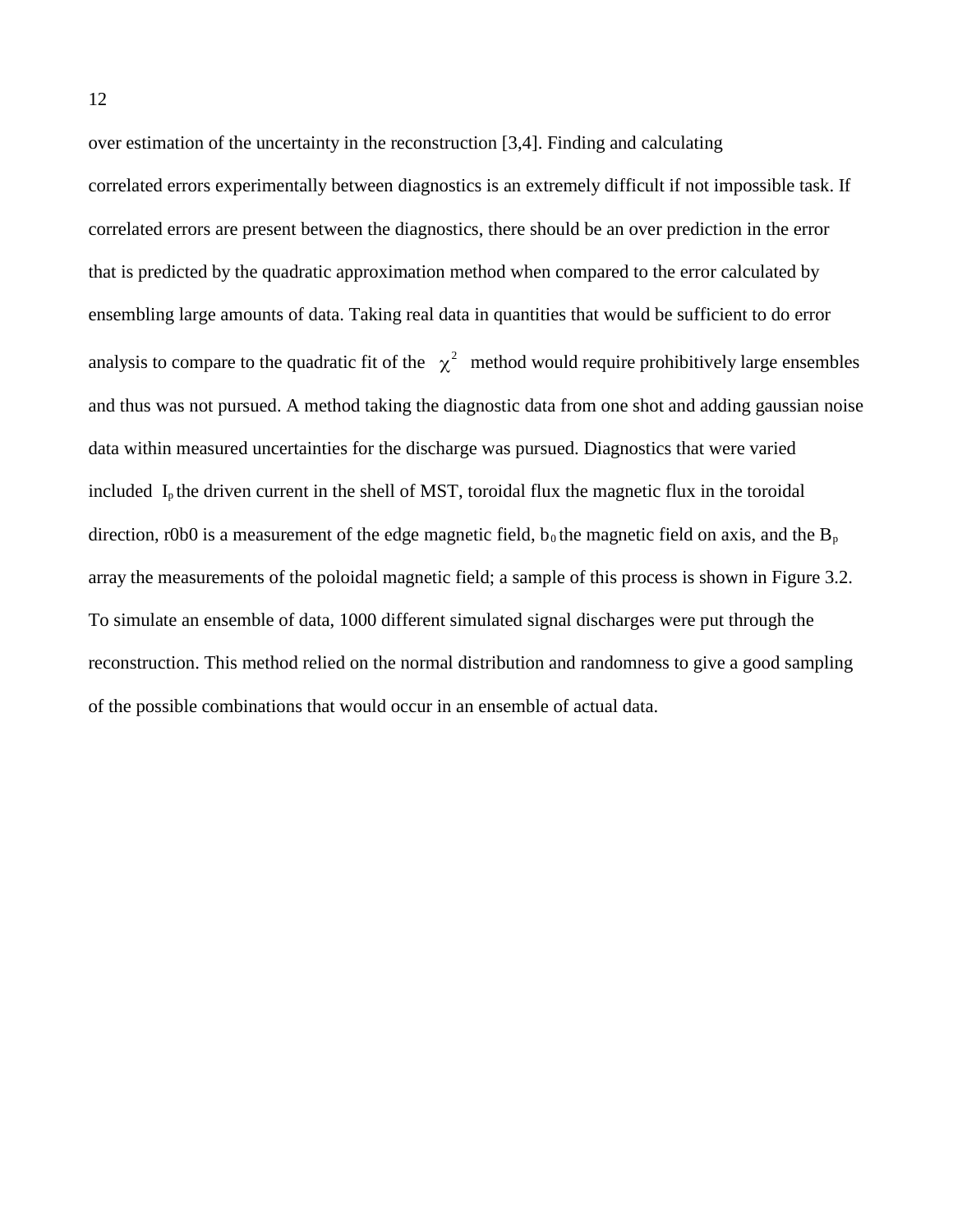

Figure 3.2.  $I_p$  signal with Gaussian noise to simulate an ensemble of data.

The method of creating reconstructions of 1000 different data is computationally expensive. A single reconstruction can take over five minutes to complete. Equilibrium reconstructions were run in parallel to allow for completion in a timely manner. After the fitting process was complete for the 1000 discharges with normal randomness included, the average and standard deviation of each parameter was tabulated. The envelope created by the standard deviation of the different profiles can then be compared to the envelope calculated by the quadratic fitting of the  $\chi^2$  method. As previously mentioned, the presence of correlated errors between the diagnostics could introduce error that would cause the quadratic method to over predict the envelope of the profiles significantly. As shown in Figure 3.3, the envelope for the quadratic method does not grossly over predict the errors for most plasma parameters when compared to the many reconstructions. Some profiles such as the poloidal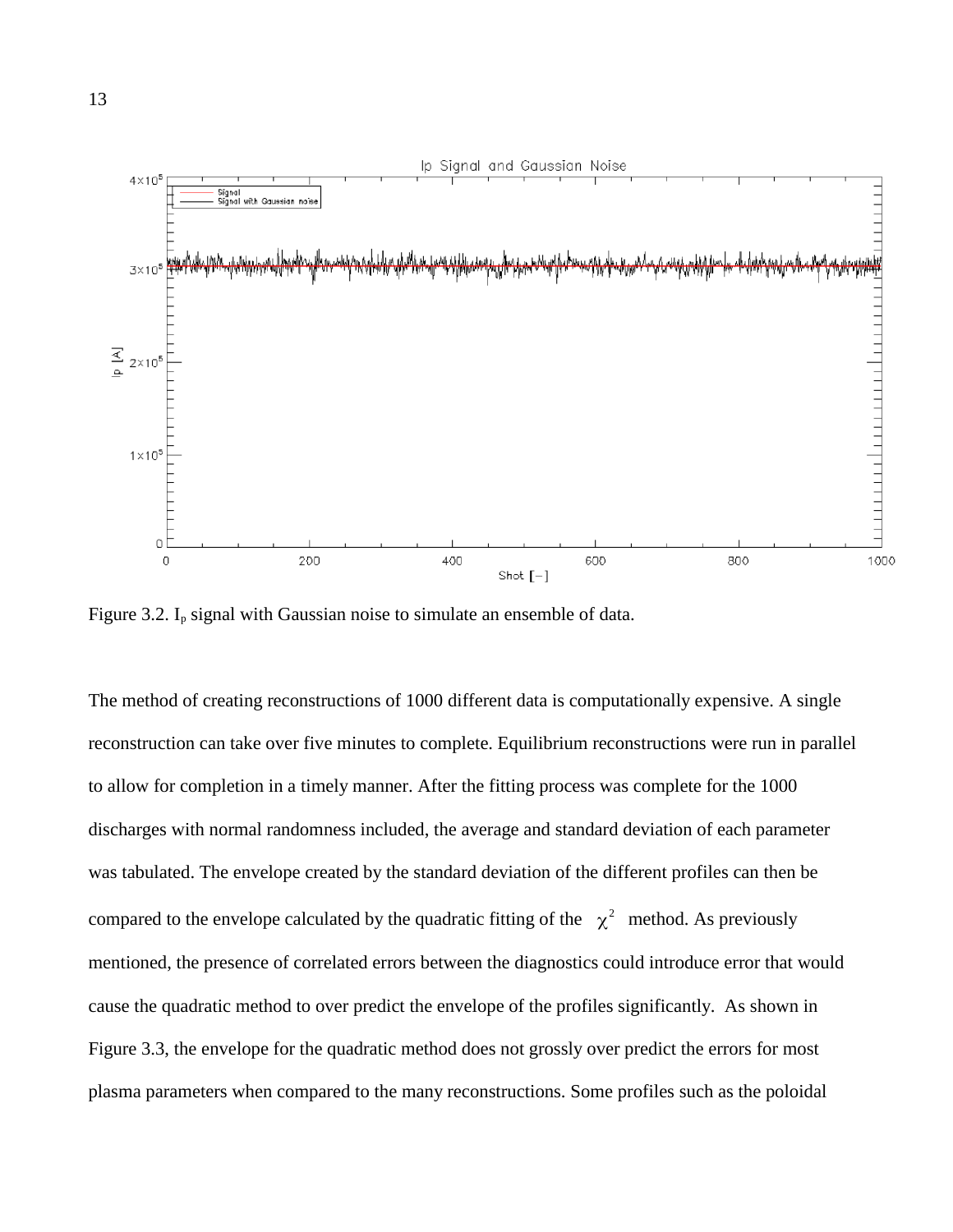magnetic field and toroidal flux are over predictions but in general, most profiles do over predict to the degree of these measurements. Profiles such as the q-profile are good approximations. Before the new reduced  $\chi^2$  was used in the reconstruction, the quadratic method greatly over predicted the many reconstructions and was not a good approximation. The reduction in the envelope can be attributed to the new reduced  $\chi^2$  routine. The approximation through the quadratic method is a reasonable approximation for the computational time required as it takes approximately 20 times less computational resources than ensembles of reconstructions.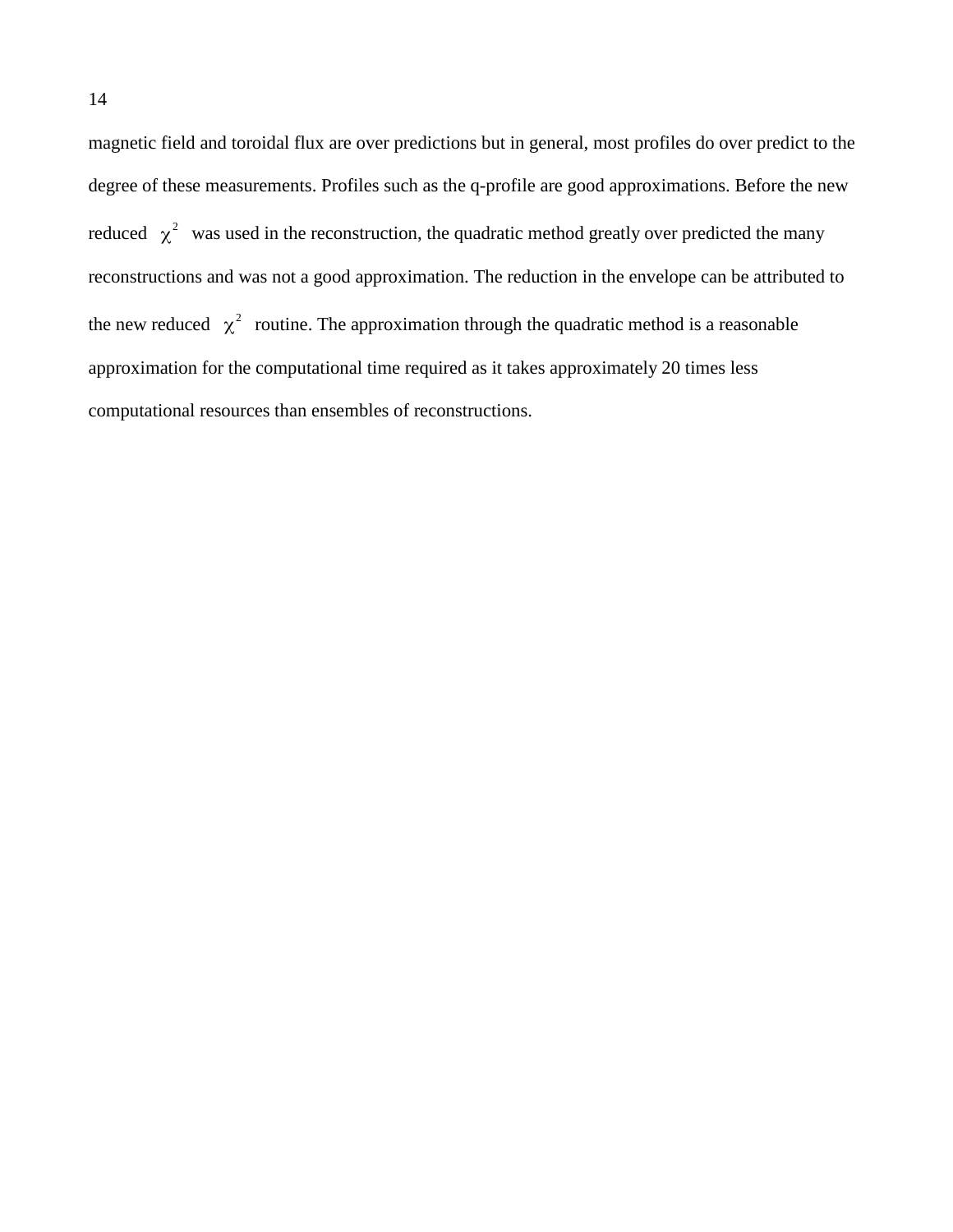

Figure 3.3. Uncertainty in computed equilibrium quantities shown in black and uncertainty of 1000 reconstructions shown in red. The envelope for computed quantities is computed by varying the free parameters slightly from the value at the minimum  $\chi^2_{red}$  value. The envelopes from 1000 reconstructions are computed by taking the standard deviation of the 1000 reconstructions.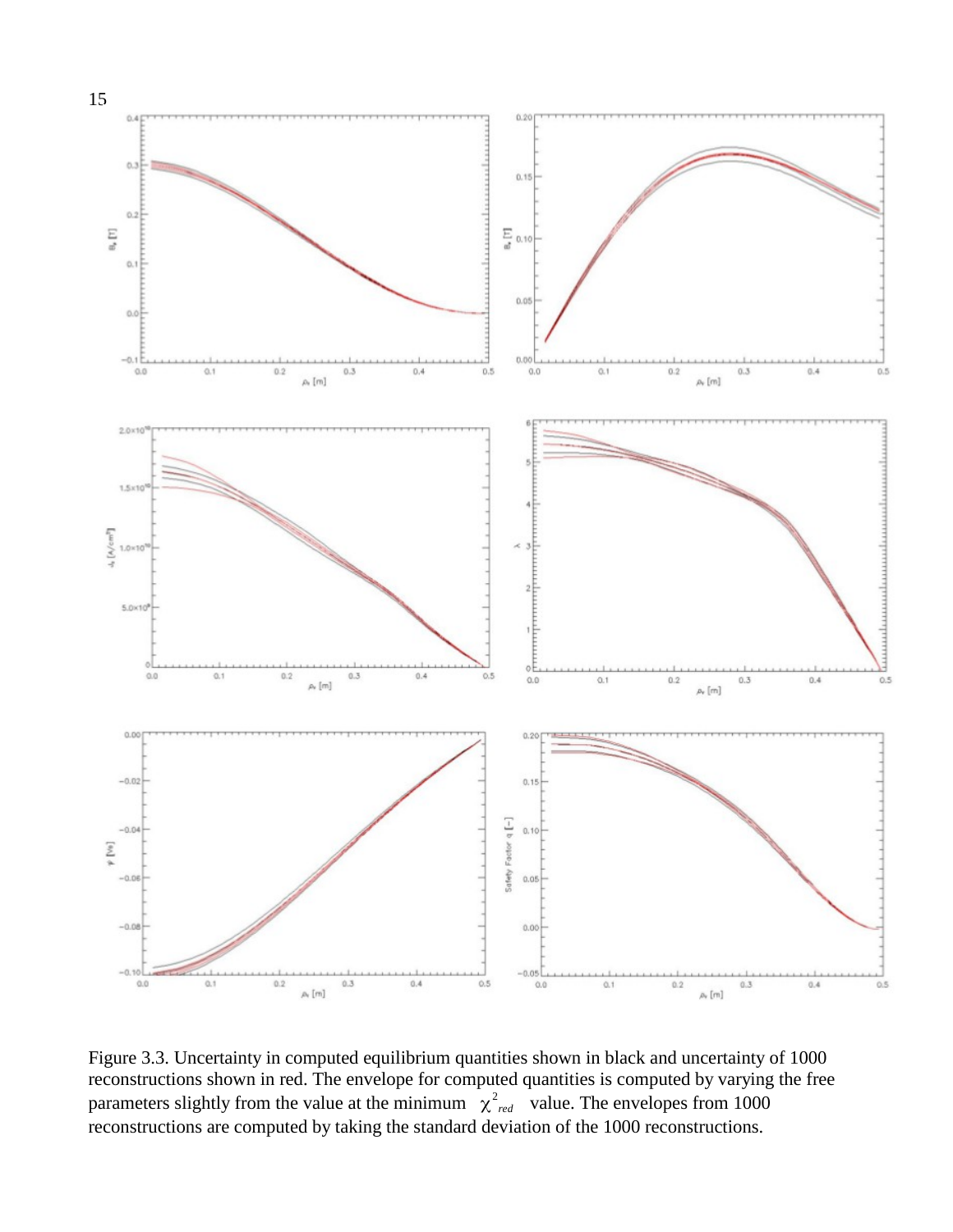#### **3.2 Choosing A Model For Fits**

MSTfit offers two basic types of models that are investigated in this work. The number of knots in the free parameter F' are allowed to be specified as well as if the location of the knots are free or fixed. For N fixed knots, there are N-1 free parameters; with varying knot locations, the free parameters go as 2N-3. Figure 3.4 shows the use of 4 free knots like is done with the free parameter (F' ). Figure 3.4 is a cartoon diagram to illustrate the fitting process it is not the F' profile but an arbitrary quadratic function. The end two knots shown in red have a fixed location but are free magnitude giving two free parameters. The blue knots are free to wander in both coordinates but are required not to switch places. This gives three free parameters, for a total of five free parameters.



Figure 3.4. Spline fitting of knot locations to the free parameters of a quadratic function.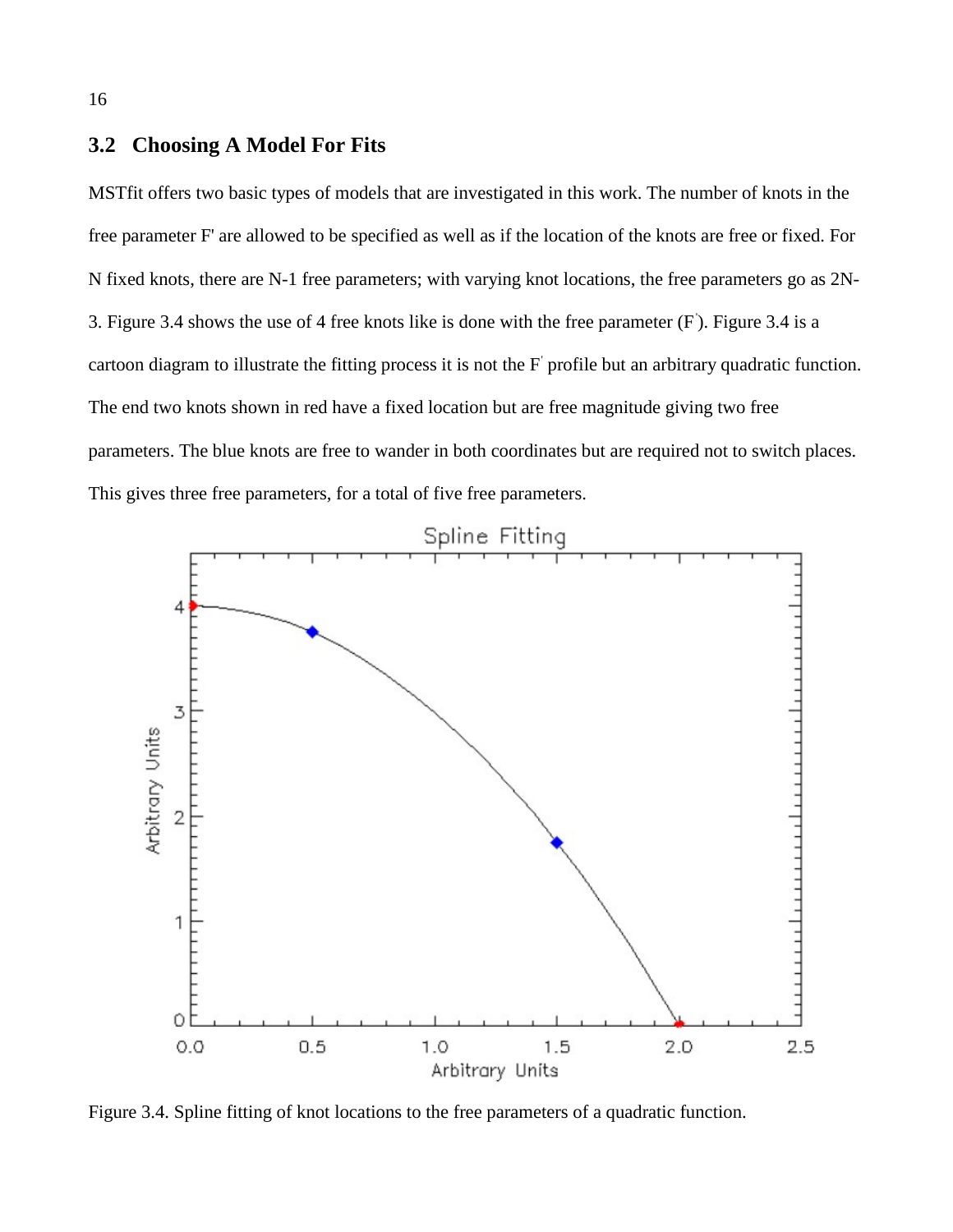There are different free parameter models that are available to MSTfit. The number of free knots can be varied in MSTFit. The choice of knots can impact the equilibrium profile substantially. Figure 3.5 shows the q-profile for same MST shot using the ensemble 1000 normally varied discharges with three, four, and five free knots. The variability in the profile is quite substantial and highlights the importance of model selection. The best choice of model is the model that creates the smallest reduced  $\chi^2$  value as this is the model that best fits the available data. The addition of more free knots in the free parameters allows for more structure to be captured in the different profiles and thus is desirable. The number of free parameters in the F' profile increases with the number of knots as 2N-3. Free parameters may be added to the reconstruction if the reduced  $\chi^2$  value decreases by at least 15 percent [9]. The addition of TS RS locations into the reconstruction allows for the addition of a free parameter as the reduced  $\chi^2$  decreases by approximately half when going from three to four free knots as shown in Table 3.1.

| Number of Free Knots No TS RS Locations | Mean $\chi^2_{red}$ for fits |
|-----------------------------------------|------------------------------|
| Three                                   | 0.789                        |
| Four                                    | 0.631                        |
| Five                                    | 0.682                        |

| Number of Free Knots TS RS Locations Included   Mean $\chi^2_{red}$ for fits |      |
|------------------------------------------------------------------------------|------|
| Three                                                                        | 1.27 |
| Four                                                                         | 0.74 |
| Five                                                                         | 0.81 |

Table 3.1. Reduced  $\chi^2$  value for different models of same discharge conditions.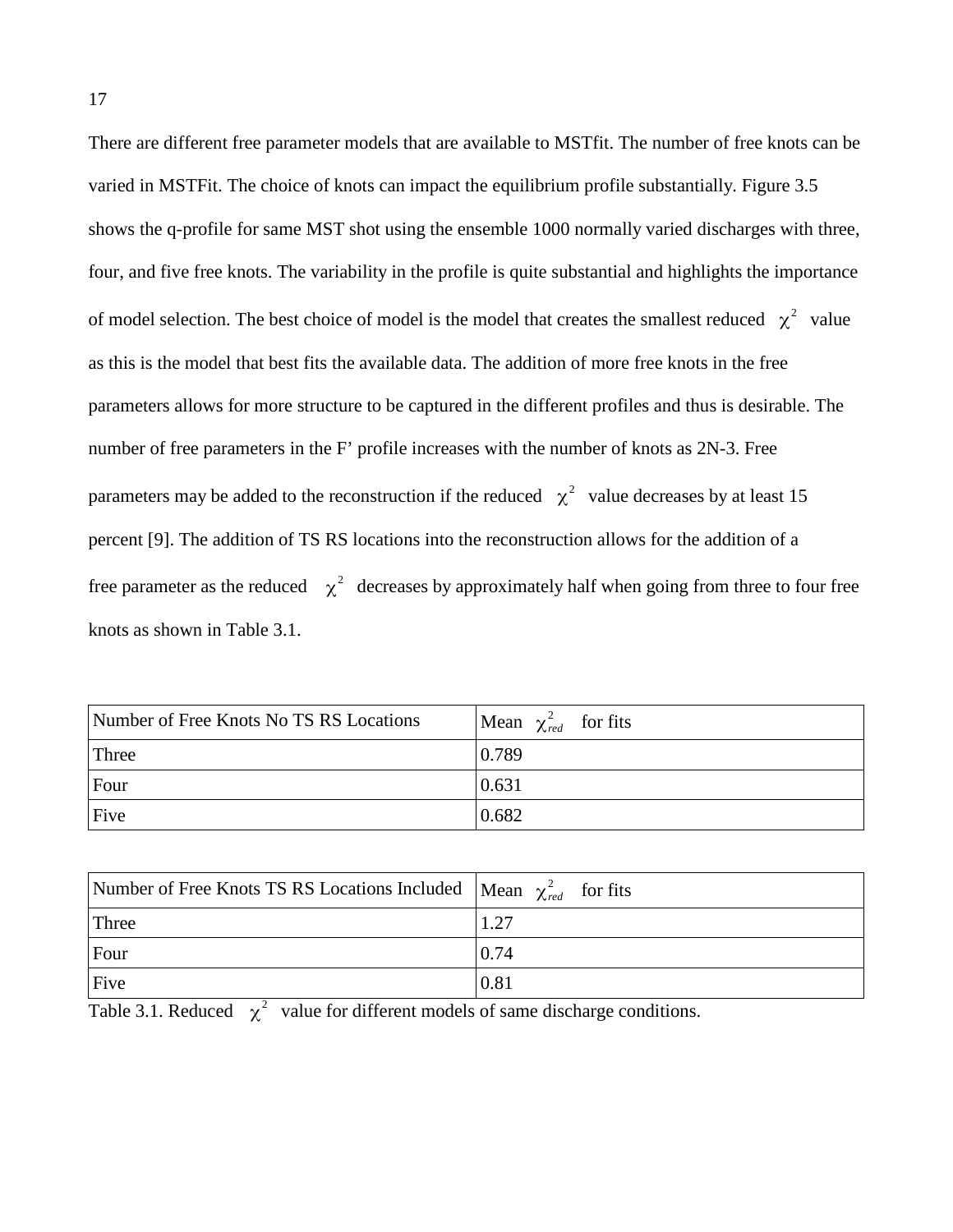This reduction in the reduced  $\chi^2$  would suggest that the TS RS location values are good constraints on the equilibrium and benefit the equilibrium as more free knots are able to be added to the equilibrium reconstruction. The reduced  $\chi^2$  values presented here are less than one; this would suggest that the model is over fitting the data. The most reasonable explanation for this is that the error of diagnostics is an over estimation as the reduced  $\chi^2$  is inversely proportional to the square of the standard deviation of the error in the measurement as show in equation 2. The poloidal error estimation is the most likely culprit as the source of this error. However, the source of error was not investigated as the model selection does not depend on the absolute value, just the relative values between the number of free knots.

The q-profiles corresponding to these different models are shown in the figures below. Profiles are shown with different models including and excluding TS RS values. When RS locations are not included, the addition of more free parameters causes the q profile to flatten in the core and become less than 0.2 on axis. This low and flat q profile is not expected for the discharge parameters of the shot as shown in Figures 3.5 and 3.6. The increase in free parameters is also not accompanied by the decrease in the reduced  $\chi^2$ . The standard deviation in the q profile also increases with the number of free parameters suggesting that there is more freedom in the equilibrium that is not warranted, allowing for many different q profiles to be constructed from the same plasma discharges. When TS RS locations are added to the equilibrium, the q profiles are steepened and increased in the core. This is more in line with the expected outcome from the discharge parameters. The standard deviation in the qprofile also decreases indicating that the addition of TS RS values allows for four free parameters in the F' profile. From the graphs, it is clear that at most 3 knots can be used if realistic reconstructions are desired and TS RS locations are not included in the reconstruction.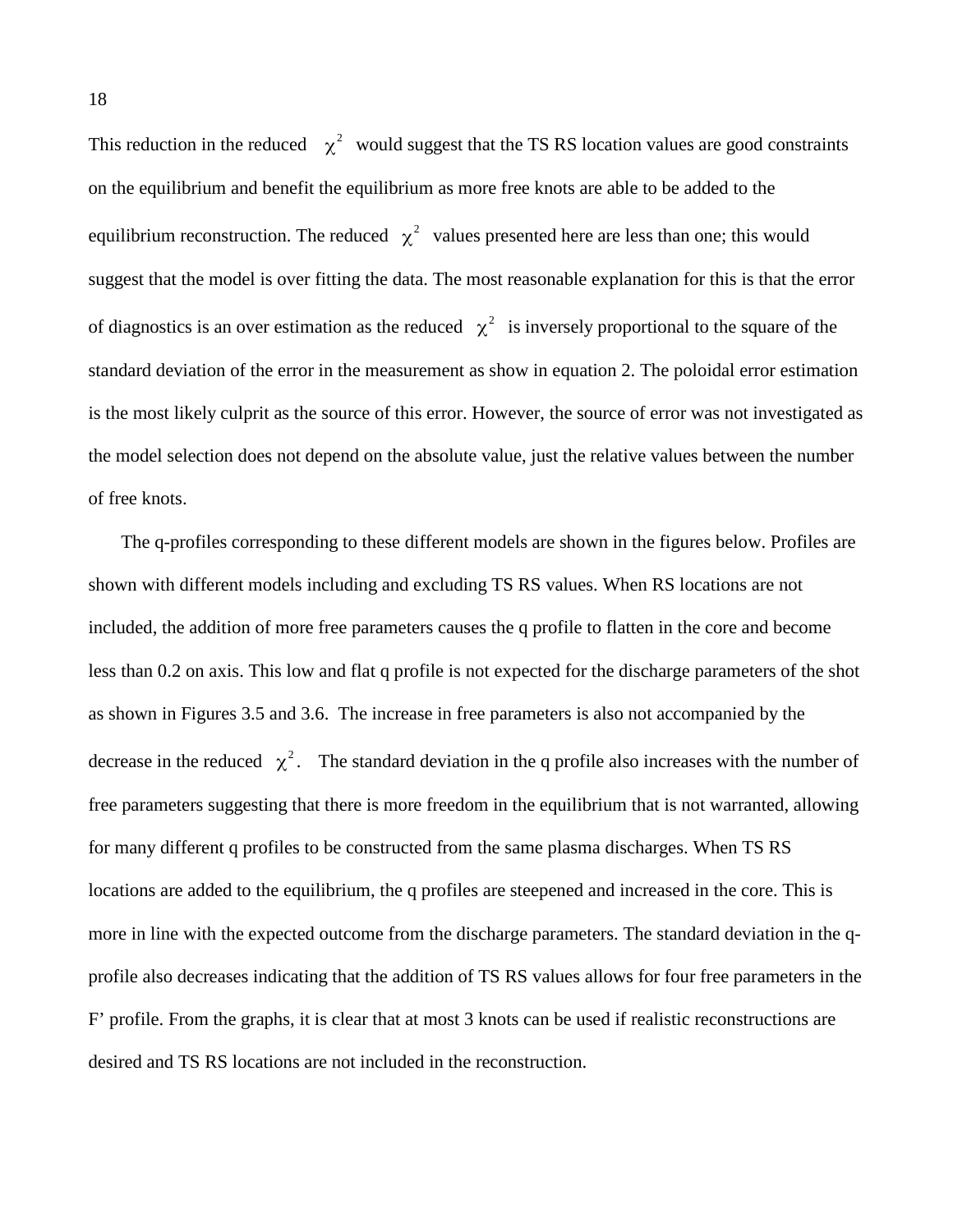

Figure 3.5. q-profile and standard deviation of profile with no TS RS location included.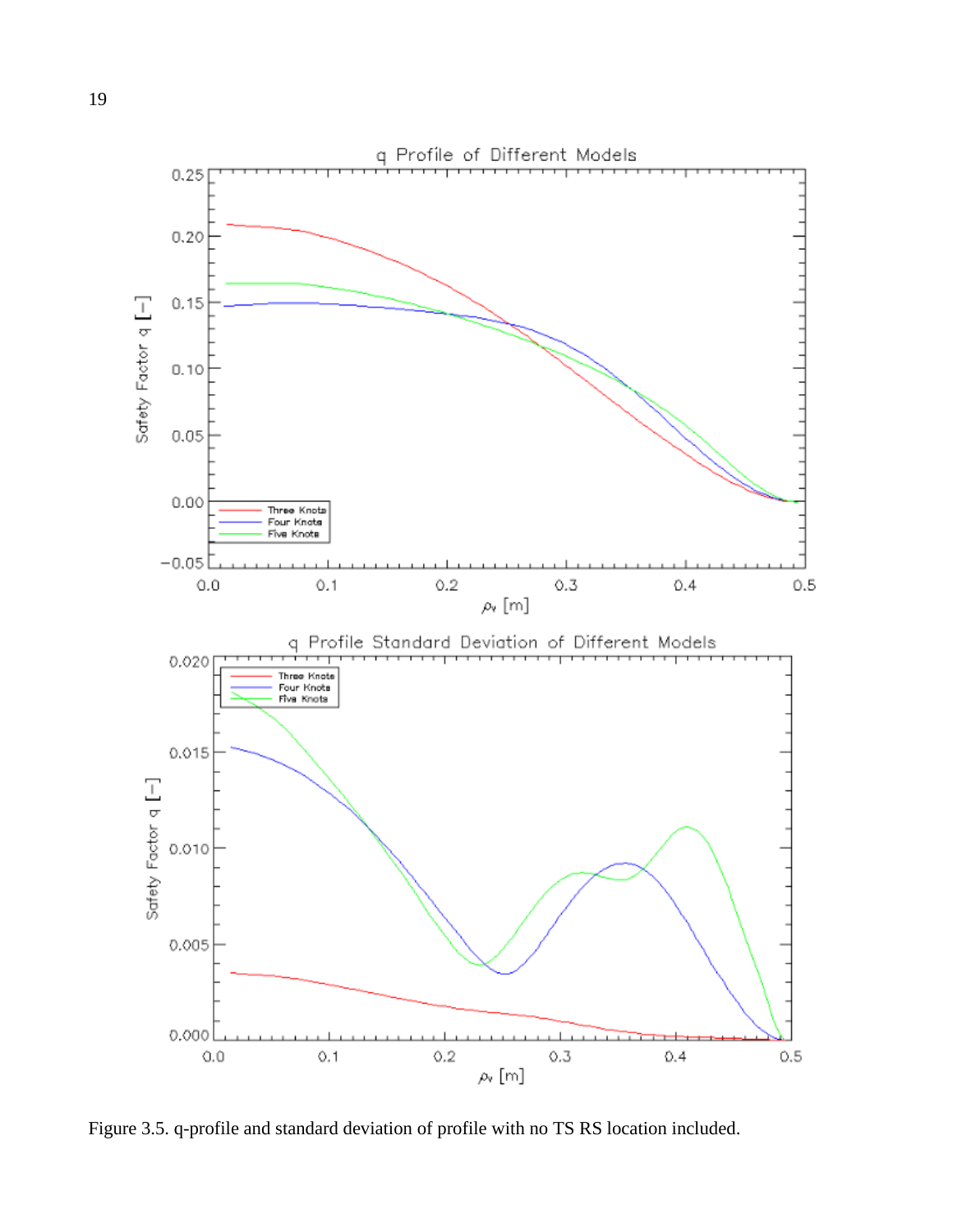

Figure 3.6. q-profile and standard deviation of profile with TS RS location included.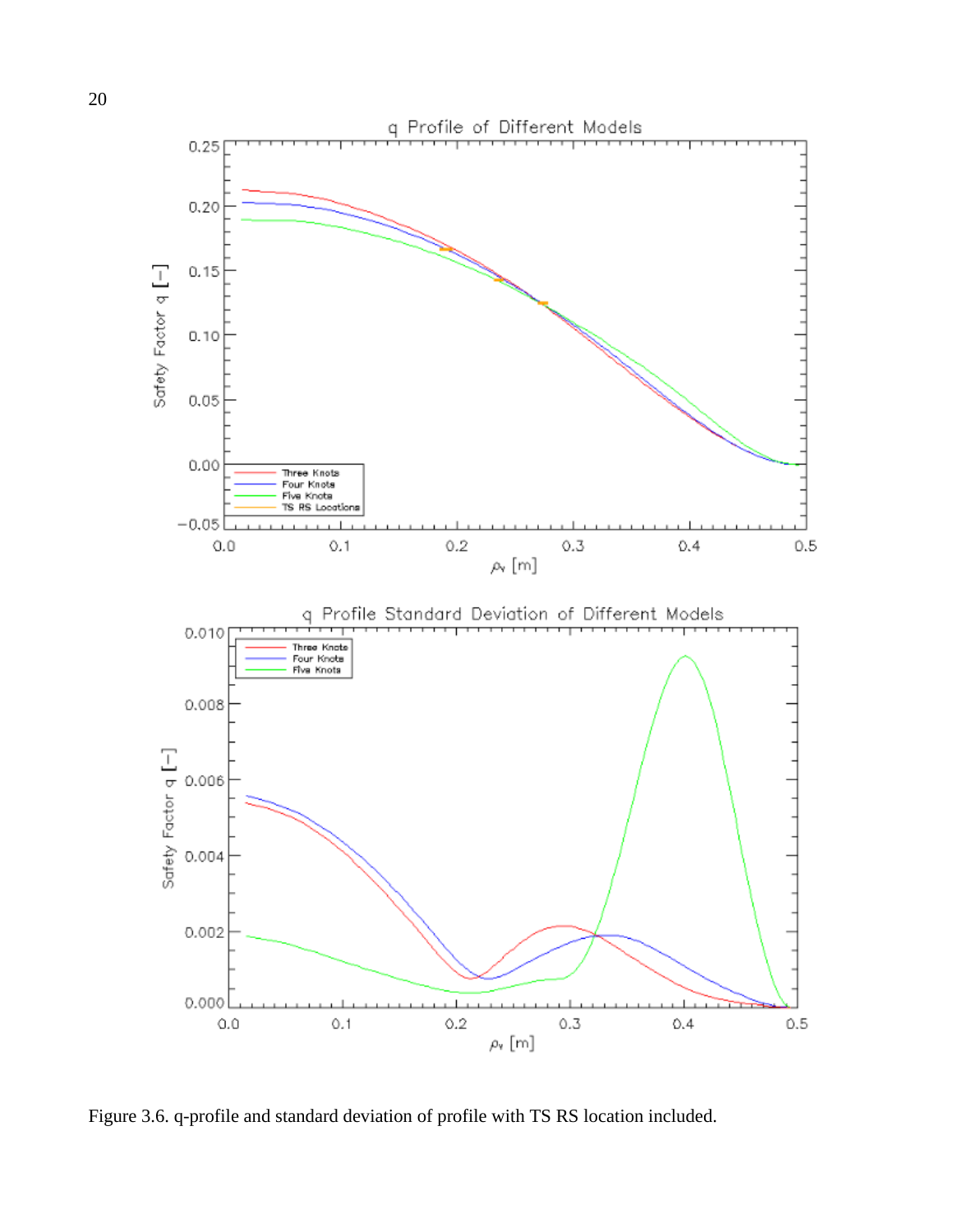#### **3.3 NBI Suppression of Tearing Modes**

Discharges with and without neutral beam injection (NBI) were investigated. It is expected that with NBI present there should be a lowered  $q(0)$  due to suppression of the tearing mode. It has been suggested through FIR that there is an inward shift of rational surfaces with NBI [8]. This does not prove that the suppression is due the loss of resonance as a measurement of q(0) is not currently done on MST, but this is a good confirmation. When TS RS locations are included into the reconstruction, the suppression of the resonant tearing mode can just barely resolved as seen in Figure 3.7. The q profile is shown with and without NBI; there is a reduction in q(0) of approximately 0.015 when NBI is present. This is due to the constraint of TS RS on the core,through both the equilibrium constraint as well as the additional knot that is allowed by including TS RS. Only three knots were used on the reconstructions that did not include TS RS this method also produced a reduction in the core with NBI present, giving confirmation to the decrease seen in the four knot model.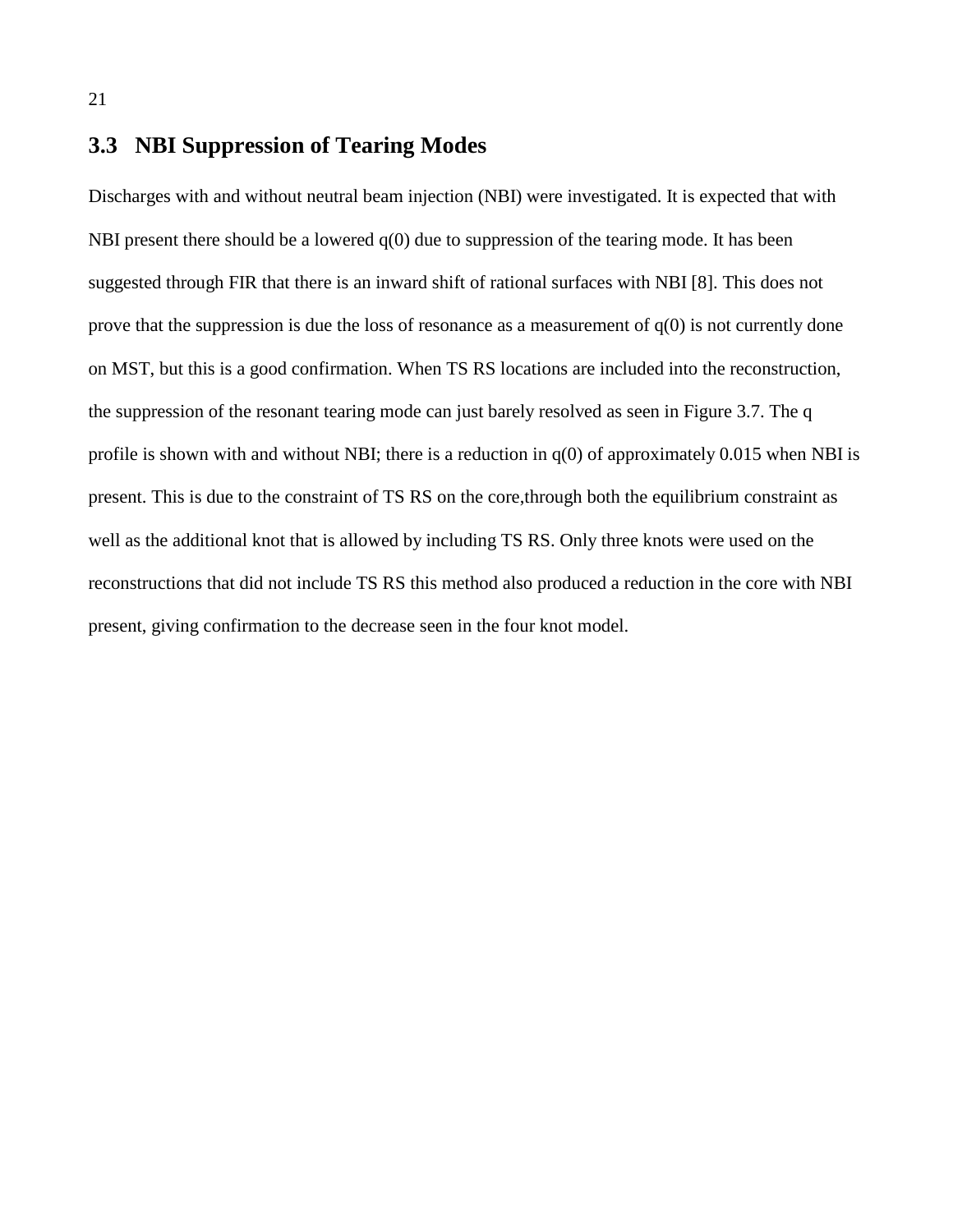

Figure 3.7. q-profile with standard deviation envelopes showing suppression of tearing modes.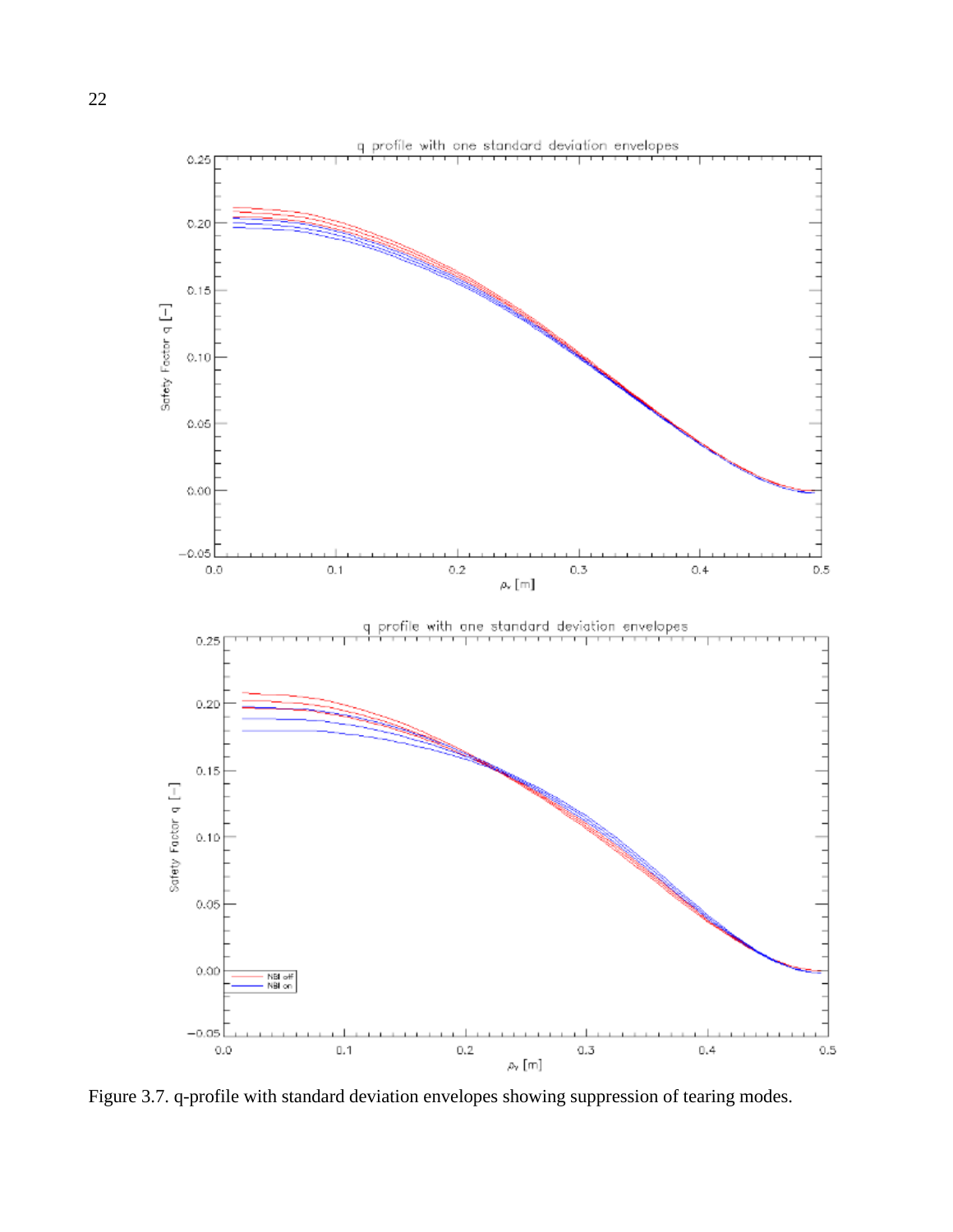#### **Conclusion**

The quadratic approximation to back out errors within the equilibrium has been found to be a good first approximation when compared to the errors found through ensembling 1000s of simulated MST discharges. A new diagnostic has been added to the equilibrium reconstruction program MSTfit. This diagnostic uses rational surface locations found from Thomson Scattering temperature fluctuations to constrain the q profile of the equilibrium. The addition of TS RS locations allows for the addition of a knot in the free parameters suggesting that TS RS locations are a good constraint on the reconstruction. The additional knot allows for more structure to be seen in the reconstruction. The suppression of tearing modes with NBI has been suggested using MSTfit.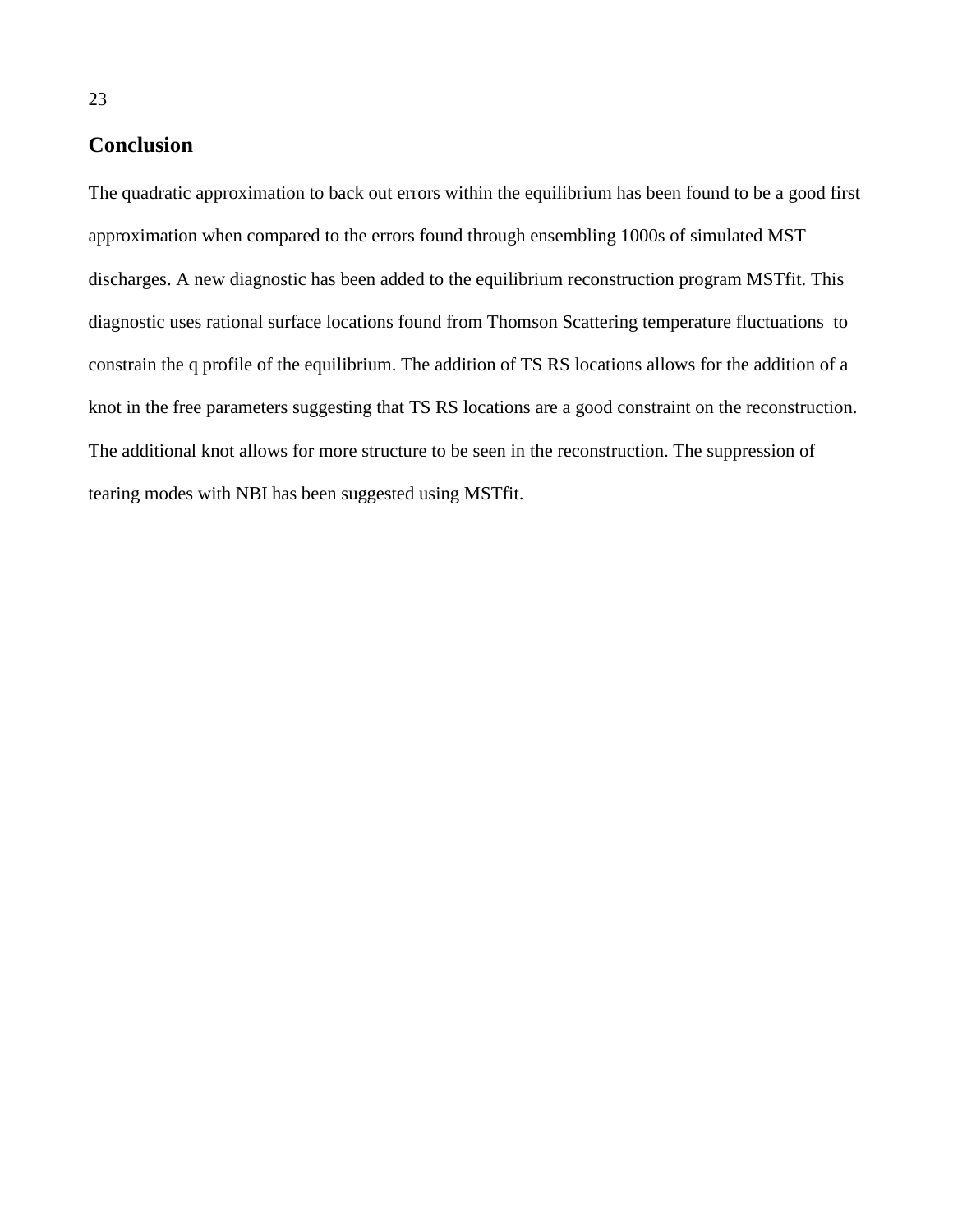- [1] J. K. Anderson, Measurement of the Electrical Resistivity Profile in the Madison Symmetric Torus, PhD thesis, University of Wisconsin-Madison, 2001.
- [2] H. D. Stephens, Electron Temperature Structures Associated With Magnetic Tearing Modes in the Madison Symmetric Torus, PhD Thesis, University of Wisconsin-Madison, 2010.
- [3] J. D. Hanson, S. P. Hirshman, S. F. Knowlton, L. L. Lao, E. A. Lazarus, J. M. Shields, V3FIT: a code for three-dimensional equilibrium reconstruction, Nucl. Fusion 49, 2009, 070531
- [4] C.S. Jones, J. M. Finn, MHD equilibrium reconstruction in the presence of correlated data, Nucl. Fusion 46, 2006, 335-349
- [5] J. Berrino, E. Lazzaro, S. Cirant, G. D'Antona, F. Gandini, E. Minardi, G. Granucci, Electron cyclotron emission temperature fluctuations associated with magnetic islands and real-time identification and control system, Nucl. Fusion 45, 2005, 1350-1361
- [6] A. Isayama, Y. Kamada, S. Ide, K. Hamamatsu, T. Oikawa, T. Suzuki, Y. Neyatani, T. Ozeki, Y. Ikeda, K. Kajiwara and the JT-60 team, Complete stabilization of a tearing mode in steady state high β*<sup>p</sup>* H-mode discharges by the first harmonic electron cyclotron heating/current drive on JT-60U, Plasma Phys. Control. Fusion, 42, No 12, 2000 Dec, L37-L45
- [7] E. Parke, PhD thesis, to be published, University of Wisconsin-Madison, 2014